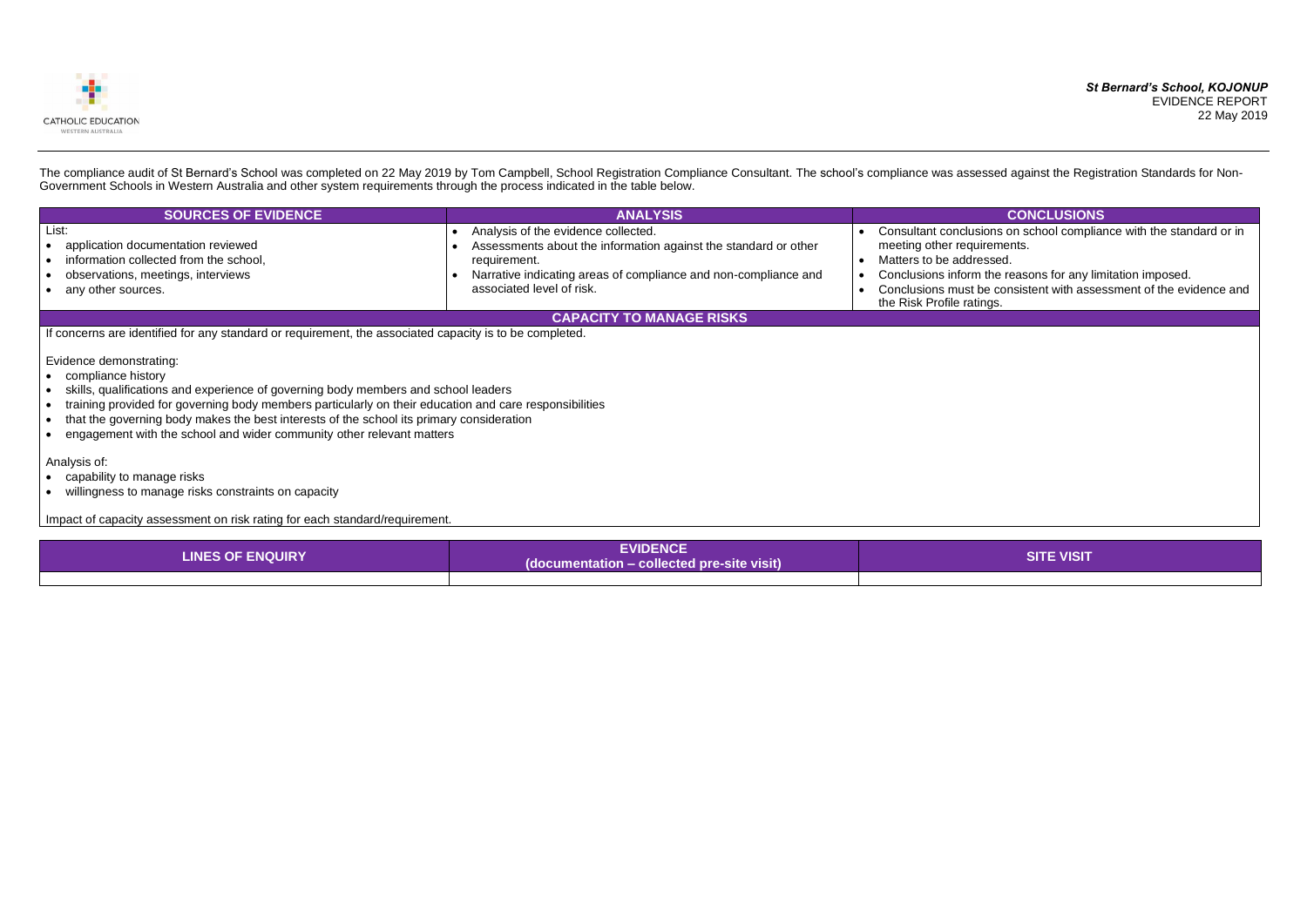### **STANDARD 1: CURRICULUM**

# **Meets the standard**

|     | <b>REQUIREMENT/STANDARD</b>                                                                                                                                                                                                                                                                                                                                                                                                                                                                                                                               | <b>SOURCES OF EVIDENCE</b>                                                                      | <b>ANALYSIS</b>                                                                                                                                                                                                                               | <b>CONCLUSIONS</b>       |
|-----|-----------------------------------------------------------------------------------------------------------------------------------------------------------------------------------------------------------------------------------------------------------------------------------------------------------------------------------------------------------------------------------------------------------------------------------------------------------------------------------------------------------------------------------------------------------|-------------------------------------------------------------------------------------------------|-----------------------------------------------------------------------------------------------------------------------------------------------------------------------------------------------------------------------------------------------|--------------------------|
|     | Curriculum for students in the final year of their early<br>education period, known as Pre-Kindergarten, and in<br>their pre-compulsory education period, known as<br>Kindergarten, is consistent with the principles,<br>practices and learning outcomes of Belonging, Being<br>and Becoming - The Early Years Learning<br>Framework.                                                                                                                                                                                                                    | Curriculum plan<br><b>SIP</b><br>Strategic Plan<br><b>Interviews</b><br><b>Classroom visits</b> | The school implements the Early Years Learning<br>Framework - Belonging, Being and Becoming<br>The school has conducted an National Quality<br>Standards audit and have incorporated their<br>focus areas into their Quality Improvement Plan | <b>Meets the standar</b> |
| 1.2 | Curriculum for students in the first to eleventh years<br>of their compulsory education period, known as Pre-<br>Primary to Year 10 inclusive, is:<br>(a) approved, accredited or recognised by the School<br>Curriculum and Standards Authority; or<br>(b) a programme of study meeting the needs of the<br>student delivered through an Individual Education<br>Plan.                                                                                                                                                                                   | Curriculum plan<br><b>SIP</b><br>Strategic Plan<br>Assessment schedule<br><b>Interviews</b>     | Western Australian Curriculum is implemented<br>IEPs and CAPs are in place                                                                                                                                                                    | <b>Meets the standar</b> |
| 1.3 | Curriculum for students in the twelfth and thirteenth<br>years of their compulsory education period or above<br>as permitted by law, known as Years 11 and 12:<br>(a) enables all students to achieve a Western<br>Australian Certificate of Education (WACE) or<br>Cambridge International A Levels or International<br>Baccalaureate Diploma or another qualification<br>approved by the Director General; and/or<br>(b) provides a programme of study meeting the<br>needs of an individual student delivered through<br>an Individual Education Plan. | Not applicable                                                                                  | Not applicable                                                                                                                                                                                                                                | Not applicable           |
|     |                                                                                                                                                                                                                                                                                                                                                                                                                                                                                                                                                           |                                                                                                 | <b>CAPACITY TO MANAGE RISKS</b>                                                                                                                                                                                                               |                          |

### **Meets the standard**

### **Not applicable**

is relatively new to the position, is keen to implement whole school 'best practice' strategies. Effective support er who is essentially fulfilling a coaching role t this is enabled. Support from curriculum be invaluable. Given the principal is new to the support is also desirable. The leadership team implement the changes in curriculum delivery

rincipal and teaching coach on curriculum aching strategy emphases and data analysis.  $\frac{1}{2}$ ation within classrooms should also be

from lead staff member appears very effective and to facilitate this.

from curriculum consultants is recommended. orough.

support with a focus on literacy is provided for

ed successfully as an intervention strategy. team has endeavoured to include whole school tegies in classrooms. At this point, not all staff are ange.

• Not applicable

| <b>LINES OF ENQUIRY</b>                                                                                                                                                                                                                                                                                                                                                                                      | <b>EVIDENCE</b><br>(documentation - collected pre-site visit)                                                                                                                              | <b>SITE VISIT</b>                                                                                                                                                                                                                                                                                                                                                                                                                                                                                                                                                                                                                                                                                                                                                                                                                                                                          |
|--------------------------------------------------------------------------------------------------------------------------------------------------------------------------------------------------------------------------------------------------------------------------------------------------------------------------------------------------------------------------------------------------------------|--------------------------------------------------------------------------------------------------------------------------------------------------------------------------------------------|--------------------------------------------------------------------------------------------------------------------------------------------------------------------------------------------------------------------------------------------------------------------------------------------------------------------------------------------------------------------------------------------------------------------------------------------------------------------------------------------------------------------------------------------------------------------------------------------------------------------------------------------------------------------------------------------------------------------------------------------------------------------------------------------------------------------------------------------------------------------------------------------|
| What curriculum does the school implement? Is it the SCSA approved<br>curriculum?<br>What is used to monitor student achievement?<br>What strategies are used for students who require a modified<br>curriculum?<br>Does the school regularly review and revise IEPs and CAPs? Do<br>students on a modified curriculum show improvement?<br>Do all students feel supported and encouraged in their learning? | St Bernard's School, KOJONUP - 2019 Curriculum Plan<br>St Bernard's School, KOJONUP - Curriculum Plan Assessment<br>Standard 1 - Records of Assessment of student needs and<br>adjustments | The principal, who is relatively new to t<br>implement whole school 'best practice'<br>from a staff member who is essentially<br>should ensure that this is enabled. Sup<br>consultants would be invaluable. Given<br>position mentoring support is also desir<br>has the capacity to implement the char<br>required.<br>Discussions with principal and teaching<br>implementation, teaching strategy emp<br>Effective differentiation within classroor<br>investigated.<br>Coaching support from lead staff memb<br>could be a vehicle to facilitate this.<br>Continued support from curriculum con<br>Data analysis is thorough.<br>Assessment schedule is detailed.<br>Effective coaching support with a focus<br>teachers.<br>Multilit is being used successfully as are<br>Current leadership team has endeavou<br>'best practice' strategies in classrooms<br>engaged in the change. |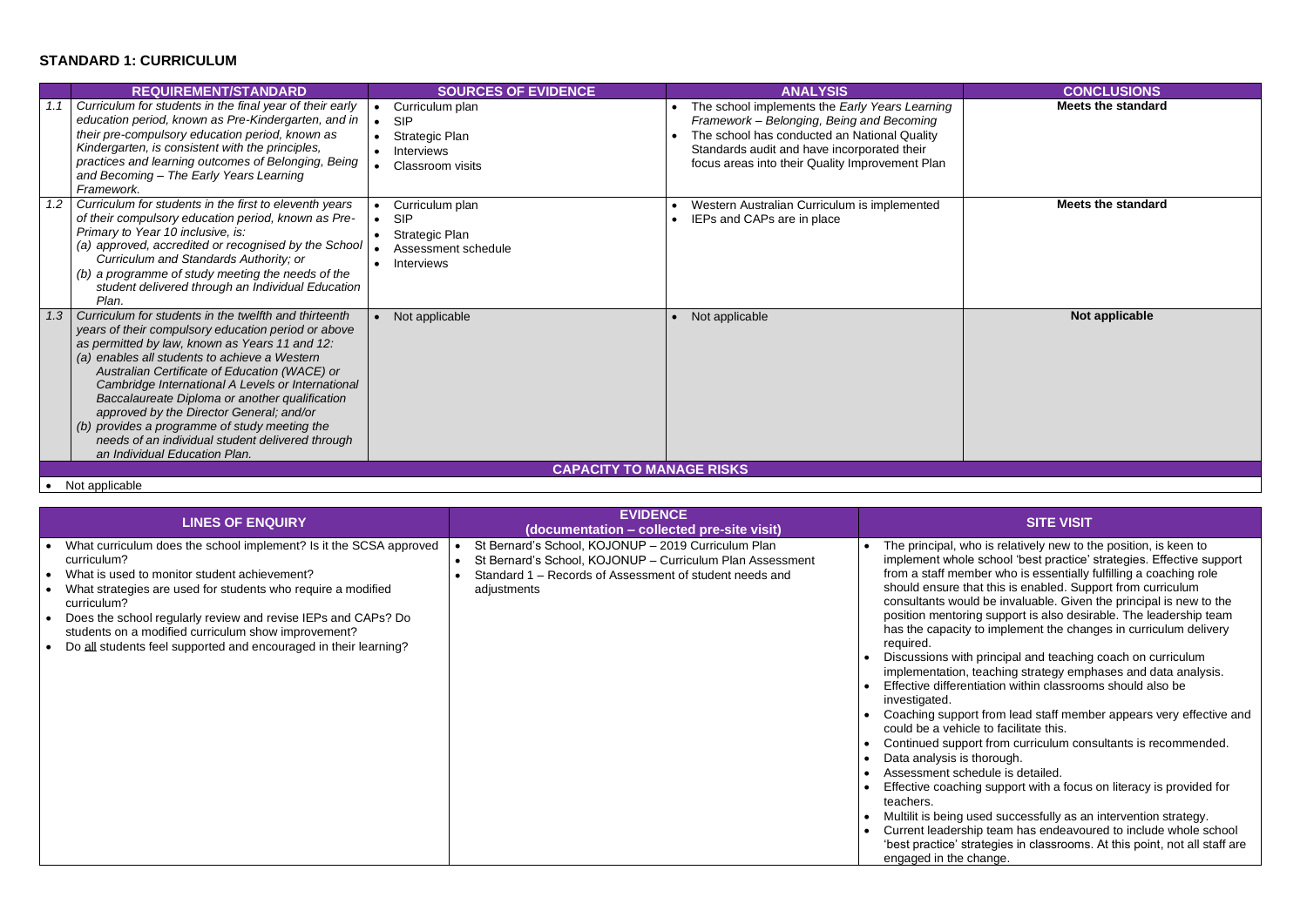• Resourcing is sufficient to support curriculum delivery.

• Areas for Improvement derived from NQS audit are being actioned. • Visits to other schools to view 'best practice' have been undertaken. • Positive change to the delivery of curriculum is in early stages with not all staff implementing the policies and strategies being proposed. • An Aboriginal Educational Plan should be developed as soon as

|  | Current leadership t   |
|--|------------------------|
|  | 'best practice' strate |
|  | engaged in the char    |
|  | Resourcing is suffic   |
|  | Areas for Improvem     |
|  | Visits to other schod  |
|  | Positive change to t   |
|  | not all staff impleme  |
|  | An Aboriginal Educa    |
|  | possible.              |

• Current leadership team has endeavoured to include whole school 'best practice' strategies in classrooms. At this point not all staff are nge.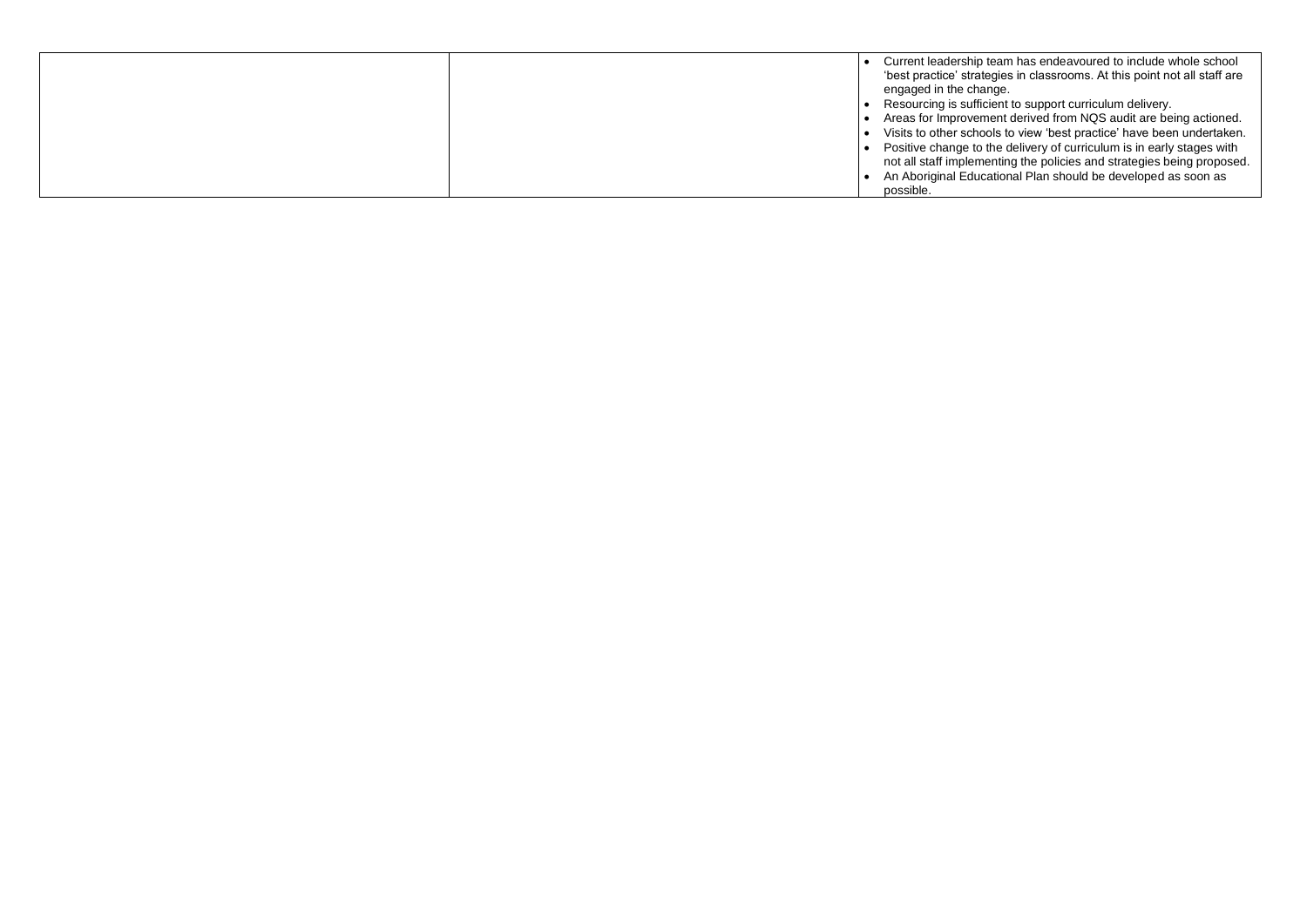# **STANDARD 2: STAFF TO STUDENT RATIOS**

**Meets the standard**

**Meets the standard** 

ol confirmed the adequacy of staff to student ratios

|     | <b>REQUIREMENT/STANDARD</b>                                                                                                                                                                                                                                                                                                                                                                                                                                                                                                                                                                                                                                                                                                                                                                                                                                                                                                           | <b>SOURCES OF EVIDENCE</b>                              | <b>ANALYSIS</b>                                                                             | <b>CONCLUSIONS</b>       |
|-----|---------------------------------------------------------------------------------------------------------------------------------------------------------------------------------------------------------------------------------------------------------------------------------------------------------------------------------------------------------------------------------------------------------------------------------------------------------------------------------------------------------------------------------------------------------------------------------------------------------------------------------------------------------------------------------------------------------------------------------------------------------------------------------------------------------------------------------------------------------------------------------------------------------------------------------------|---------------------------------------------------------|---------------------------------------------------------------------------------------------|--------------------------|
| 2.1 | In classes for students in their compulsory education<br>period, staff to student ratios are sufficient to provide<br>a satisfactory standard of education and care to each<br>of the students enrolled or to be enrolled.                                                                                                                                                                                                                                                                                                                                                                                                                                                                                                                                                                                                                                                                                                            | Class lists<br>Enrolments                               | Staff student ratios provide appropriate delivery<br>of curriculum and support to students. | <b>Meets the standar</b> |
| 2.2 | In classes for or including students in the final year of<br>their early education period and/or in their pre-<br>compulsory education period, unless otherwise<br>approved by the Director General and subject to<br>standard $4.2(a)$ :<br>(a) the staff to student ratio is one staff member,<br>working directly with the students, to a maximum<br>of 10 students. Staff may take breaks of up to 30<br>minutes per day 'off the floor'. Throughout the<br>break the staff must remain on the school<br>premises and be immediately available to assist if<br>required. In planning staff breaks, adequate<br>supervision must be maintained at all times and<br>the overarching consideration must be the needs<br>of the children;<br>(b) at least one early childhood teacher is present for<br>every 30 students or fewer; and<br>(c) an early childhood teacher is in attendance at all<br>times that students are present. | Class lists<br>Enrolments<br>Duty roster<br>Class visit | Compliant                                                                                   | <b>Meets the standar</b> |
|     |                                                                                                                                                                                                                                                                                                                                                                                                                                                                                                                                                                                                                                                                                                                                                                                                                                                                                                                                       |                                                         | <b>CAPACITY TO MANAGE RISKS</b>                                                             |                          |

• Not applicable

| <b>LINES OF ENQUIRY</b>                                                  | <b>EVIDENCE</b><br>(documentation – collected pre-site visit)  | <b>SITE VISIT</b>                       |
|--------------------------------------------------------------------------|----------------------------------------------------------------|-----------------------------------------|
| Analysis of student enrolment data and staff allocations                 | St Bernard's School, KOJONUP - Enrolments (February 2019 COSI) | A tour of the school confirmed the aded |
| Analysis of staff qualifications (as contained in the Staff Declarations | Standard 2 - DUTY ROSTER S1 T1 Wk 7 2019                       |                                         |
| under Standard 4: Staff)                                                 | Standard 2 - KGC21003 Class List with Columns                  |                                         |
|                                                                          | Standard 2 - ST21041_Students by School Year & Roll Group      |                                         |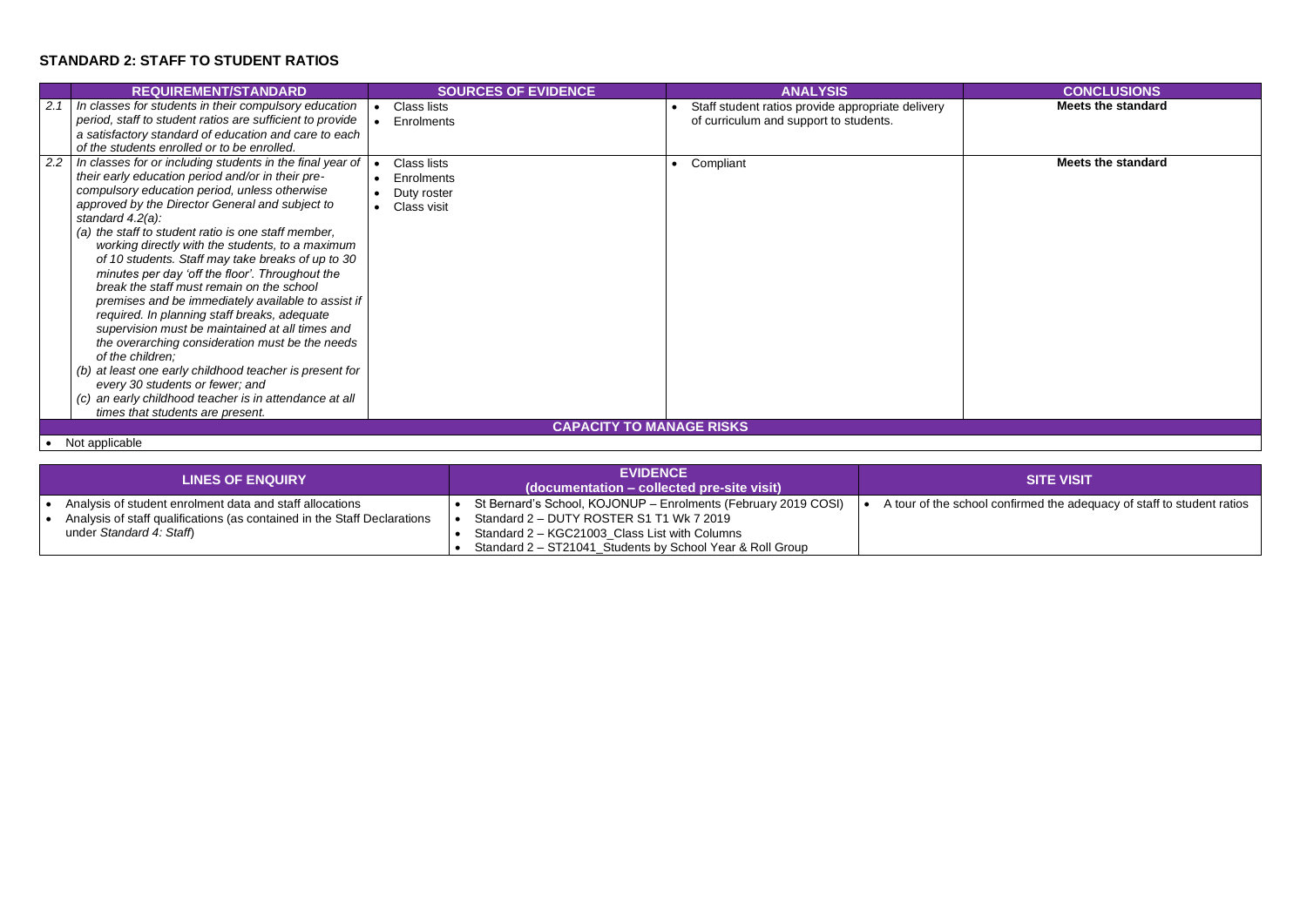# **STANDARD 3: DAYS AND HOURS OF INSTRUCTION**

|     | <b>REQUIREMENT/STANDARD</b>                                                                                                                                                              |  | <b>SOURCES OF EVIDENCE</b>     |  | <b>ANALYSIS</b>                        | <b>CONCLUSIONS</b>        |  |
|-----|------------------------------------------------------------------------------------------------------------------------------------------------------------------------------------------|--|--------------------------------|--|----------------------------------------|---------------------------|--|
| 3.1 | Unless otherwise approved by the Director General<br>and subject to standard 3.2, the school provides at<br>least the minimum hours of instruction prescribed for<br>government schools. |  | Term dates<br>School timetable |  | The school is meeting the requirements | <b>Meets the standard</b> |  |
| 3.2 | For students in the final year of their early education<br>period, known as Pre-Kindergarten, the hours of<br>instruction in each school week do not exceed 25<br>hours and 50 minutes.  |  | School timetable               |  | The school is meeting the requirements | Meets the standard        |  |
|     | <b>CAPACITY TO MANAGE RISKS</b>                                                                                                                                                          |  |                                |  |                                        |                           |  |
|     | Not applicable                                                                                                                                                                           |  |                                |  |                                        |                           |  |

|        | <b>Start date</b> | <b>Finish date</b> | <b>Total number of</b><br>school days |
|--------|-------------------|--------------------|---------------------------------------|
| Term 1 | 4 February 2019   | 12 April 2019      | 48                                    |
| Term 2 | 29 April 2019     | 5 July 2019        | 48                                    |
| Term 3 | 22 July 2019      | 27 September 2019  | 48                                    |
| Term 4 | 14 October 2019   | 13 December 2019   | 44                                    |
|        |                   | TOTAL              | 188                                   |

|                                      | Year 7   Year 8   Year 9   Year 10   Year 11   Year 12 |                                                |       |
|--------------------------------------|--------------------------------------------------------|------------------------------------------------|-------|
| Hours of instruction per week   27.5 | 27.5                                                   | $\vert$ 27.5 $\vert$ 27.5 $\vert$ 27.5 $\vert$ | 1.275 |

| <b>LINES OF ENQUIRY</b>                           | <b>EVIDENCE</b><br>(documentation – collected pre-site visit)               | <b>SITE VISIT</b>                        |
|---------------------------------------------------|-----------------------------------------------------------------------------|------------------------------------------|
| Not applicable – calculated prior to school visit | Standard 3 - Specialist timetable<br>Standard 3 – Term Calendar Term 1 2019 | Not applicable – calculated prior to sch |

### **Meets the standard**

Iculated prior to school visit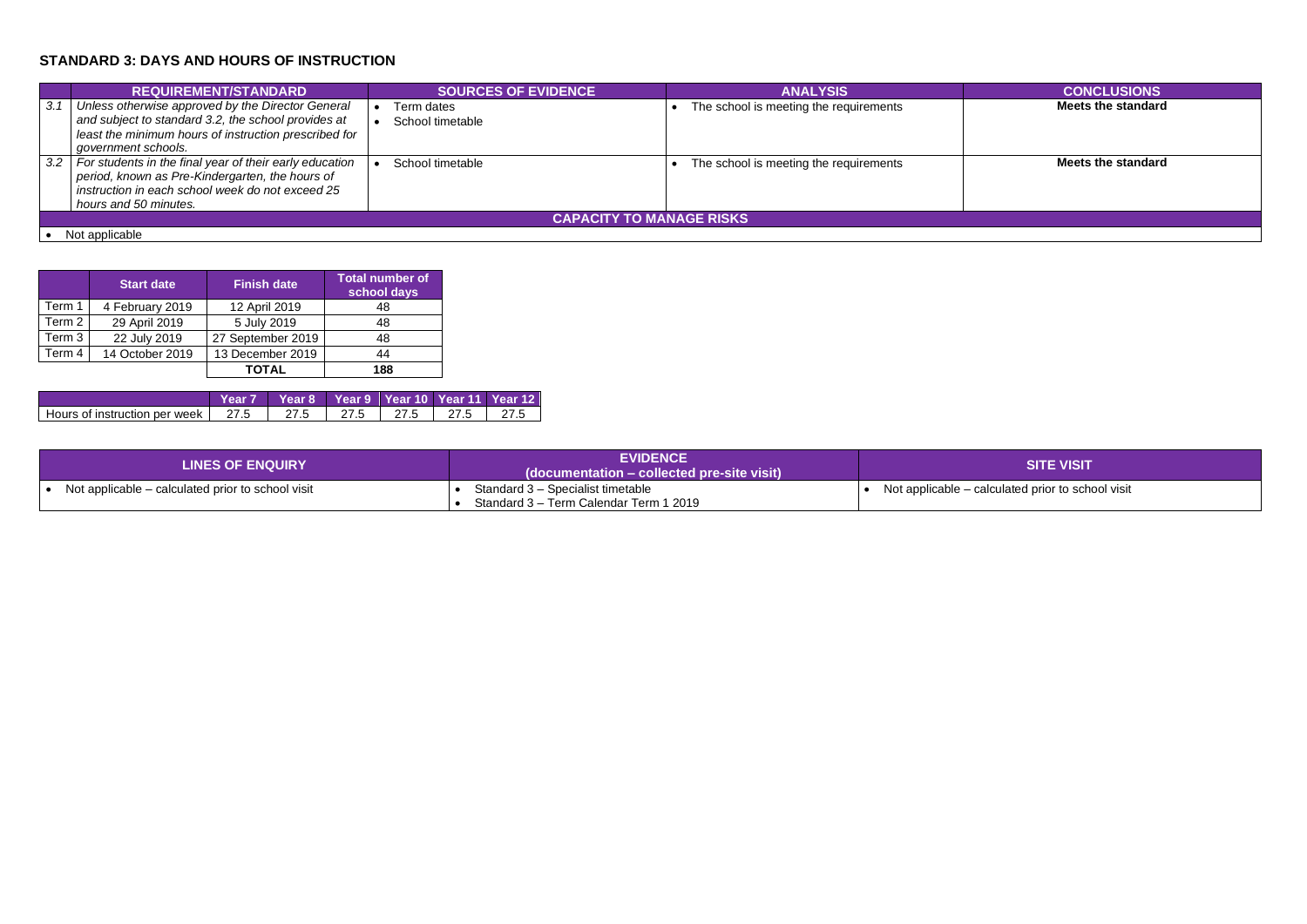### **STANDARD 4: STAFF**

**Meets the standard**

|     | <b>REQUIREMENT/STANDARD</b>                                                                                                                                                                                                                                                                                                                                                                                                                                                                                                                                                                                                                                                                                                                                                                                                                                                                                                                                                                                                                                                                                                                                                                                                                                                                                                                                                                                                                                             | <b>SOURCES OF EVIDENCE</b>                                                                                                                                                  | <b>ANALYSIS</b>                                                                                                                                                                                                                                                                                                                                                                                                                                                                                                                                                | <b>CONCLUSIONS</b>       |
|-----|-------------------------------------------------------------------------------------------------------------------------------------------------------------------------------------------------------------------------------------------------------------------------------------------------------------------------------------------------------------------------------------------------------------------------------------------------------------------------------------------------------------------------------------------------------------------------------------------------------------------------------------------------------------------------------------------------------------------------------------------------------------------------------------------------------------------------------------------------------------------------------------------------------------------------------------------------------------------------------------------------------------------------------------------------------------------------------------------------------------------------------------------------------------------------------------------------------------------------------------------------------------------------------------------------------------------------------------------------------------------------------------------------------------------------------------------------------------------------|-----------------------------------------------------------------------------------------------------------------------------------------------------------------------------|----------------------------------------------------------------------------------------------------------------------------------------------------------------------------------------------------------------------------------------------------------------------------------------------------------------------------------------------------------------------------------------------------------------------------------------------------------------------------------------------------------------------------------------------------------------|--------------------------|
| 4.1 | The school ensures all staff and volunteers are<br>compliant with the requirements of the Working with<br>Children (Criminal Record Checking) Act 2004,<br>Working with Children (Criminal Record Checking)<br>Regulations 2005, Teacher Registration Act 2012<br>and Teacher Registration (General) Regulations<br>2012.                                                                                                                                                                                                                                                                                                                                                                                                                                                                                                                                                                                                                                                                                                                                                                                                                                                                                                                                                                                                                                                                                                                                               | <b>Staff declarations</b>                                                                                                                                                   | All staff have current WWC checks and TRBWA<br>registration as required.                                                                                                                                                                                                                                                                                                                                                                                                                                                                                       | <b>Meets the standar</b> |
| 4.2 | In each class for or including students in the final<br>year of their early education period and/or in their<br>pre-compulsory education period, unless otherwise<br>approved by the Director General:<br>(a) each teacher is an early childhood teacher. In the<br>event of the absence of an early childhood<br>teacher:<br>if the absence totals no more than 60 days in<br>a school year or is due to the teacher's<br>resignation, his or her place may be filled by a<br>primary-qualified teacher for the remainder of<br>the school year;<br>ii.<br>in all other cases, the teacher's place must be<br>filled by an early childhood teacher;<br>(b) at least 50% of the staff required to meet the staff<br>to student ratio hold, or are actively working<br>towards, at least an approved Diploma level<br>education and care qualification (the teacher or<br>teachers can be included in this 50%) and all<br>other staff required to meet the ratio hold, or are<br>actively working towards, at least an approved<br>Certificate III level education and care<br>qualification;<br>(c) there are staff on the premises with the following:<br>a current approved first aid qualification; current<br>approved anaphylaxis management training; and<br>current approved emergency asthma<br>management training; and<br>(d) a record is kept of the person responsible for<br>each class at any time and who was working with<br>the students at any time. | <b>Staff declarations</b><br>$\bullet$<br>$\bullet$                                                                                                                         | The school has adequate numbers of early<br>childhood teachers and education and care<br>assistants (Standard 4.2(a) and (b))<br>The Principal has arranged for staff training in<br>first aid (including anaphylaxis and asthma<br>management) on 15 May (Standard 4.2(c))<br>Every class maintains student attendance<br>records on SEQTA (Standard 4.2(d))<br>Action arising: the Principal was required to<br>provide records of staff that had completed first<br>aid, including anaphylaxis and asthma<br>management, training. This has been completed. | <b>Meets the standar</b> |
| 4.3 | The school implements a Staff Code of Conduct for<br>all staff, including boarding staff if relevant, which:<br>(a) includes quidelines on how to comply with it;<br>(b) clearly delineates the boundaries between<br>appropriate and inappropriate interactions<br>between students and adults; and<br>(c) requires all staff to report objectively observable<br>behaviour which is not permitted by the Code,<br>other than those subject to mandatory reporting<br>obligations, to the principal, a designated senior<br>staff member or the chair of the school's<br>governing body.                                                                                                                                                                                                                                                                                                                                                                                                                                                                                                                                                                                                                                                                                                                                                                                                                                                                               | <b>Staff Code of Conduct</b><br>Discussion with staff<br>$\bullet$                                                                                                          | The school has and implements a Staff Code of<br>Conduct for all members of the school<br>community, which includes guidelines on how to<br>comply with it (Standard 4.3(a))<br>The Code of Conduct clearly outlines what<br>constitutes appropriate and inappropriate<br>interactions between students (Standard 4.3(b))<br>The Code of Conduct requires all staff to report<br>objectively observable behaviour not permitted by<br>the Code (Standard 4.3(c))                                                                                               | <b>Meets the standar</b> |
| 4.4 | The school provides all new staff, including new<br>boarding staff if applicable, as soon as practicable<br>following their appointment, an induction covering:<br>(a) the Staff Code of Conduct;                                                                                                                                                                                                                                                                                                                                                                                                                                                                                                                                                                                                                                                                                                                                                                                                                                                                                                                                                                                                                                                                                                                                                                                                                                                                       | Staff induction procedures<br>$\bullet$<br><b>Staff declarations</b><br>$\bullet$<br>Staff induction schedule<br>$\bullet$<br>Discussion with new staff member<br>$\bullet$ | A new graduate teacher noted they had not<br>undergone the full induction process.<br>The interim feedback recommended that the<br>Principal ensure all staff have received an<br>induction covering the Staff Code of Conduct                                                                                                                                                                                                                                                                                                                                 | <b>Meets the standar</b> |

**Meets the standard**

**Meets the standard**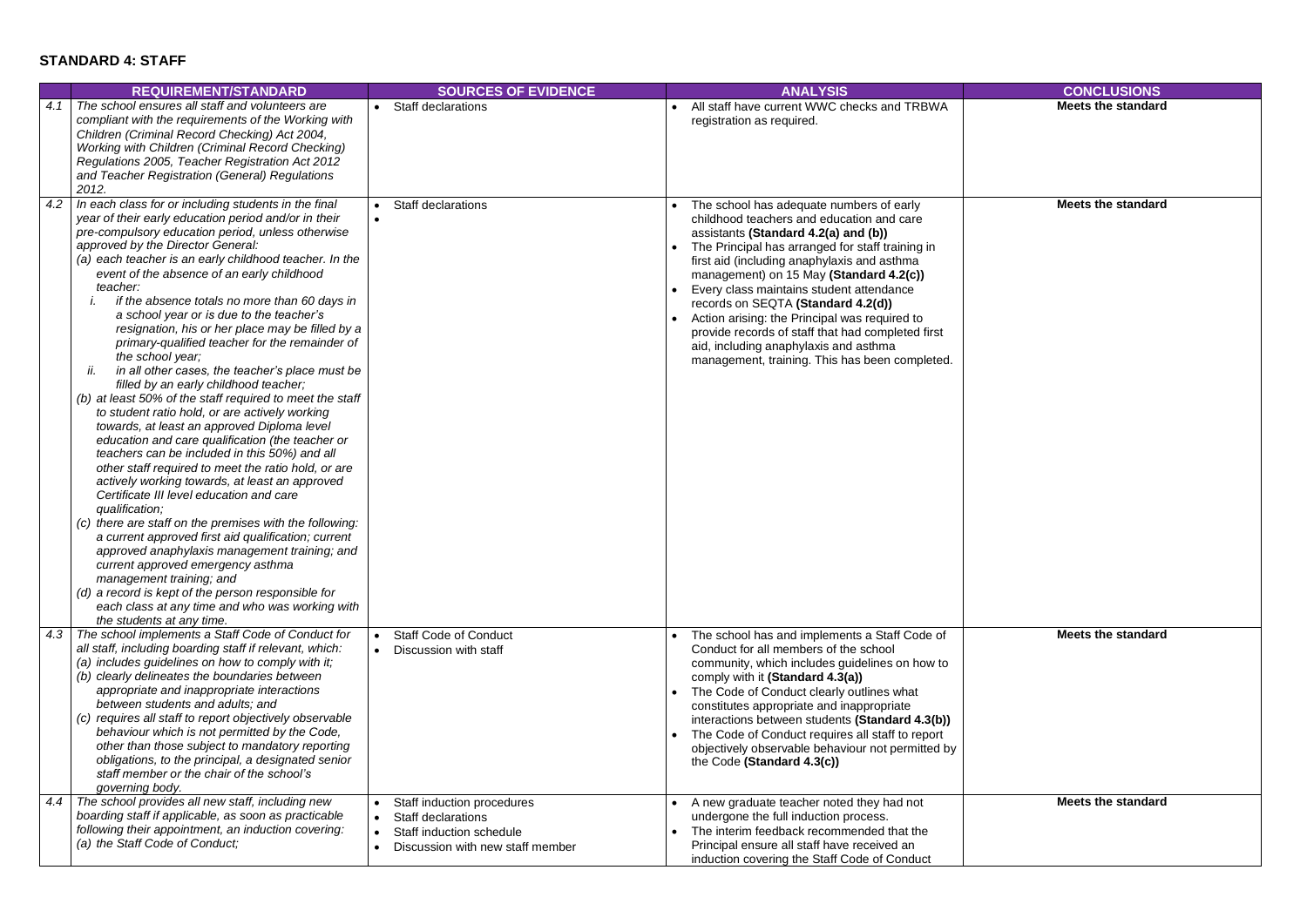|     | (b) staff obligations to report objectively observable<br>behaviour which is not permitted by the Code;<br>(c) the school's policies and procedures for the<br>prevention, detection and reporting of suspected<br>and actual grooming and sexual abuse;<br>(d) the mandatory reporting obligations of teachers<br>and boarding supervisors; and<br>(e) all other school policies and procedures.                                                                                              |                                                                                                                                      | (including obligations to report breaches), CEWA<br><b>Child Protection Procedures (Mandatory</b><br>Reporting) training, and all other school policies<br>and procedures.<br>This has been completed as of 27 September.                                                                                                                                                                                                                                                                                                                                                                                                                                                                                                                                                                                                                                                                                                                                                                                 |  |
|-----|------------------------------------------------------------------------------------------------------------------------------------------------------------------------------------------------------------------------------------------------------------------------------------------------------------------------------------------------------------------------------------------------------------------------------------------------------------------------------------------------|--------------------------------------------------------------------------------------------------------------------------------------|-----------------------------------------------------------------------------------------------------------------------------------------------------------------------------------------------------------------------------------------------------------------------------------------------------------------------------------------------------------------------------------------------------------------------------------------------------------------------------------------------------------------------------------------------------------------------------------------------------------------------------------------------------------------------------------------------------------------------------------------------------------------------------------------------------------------------------------------------------------------------------------------------------------------------------------------------------------------------------------------------------------|--|
| 4.5 | The school ensures all staff:<br>(a) participate in regular performance management<br>procedures and professional learning linked,<br>where appropriate, to the Professional Standards<br>for Teachers in Western Australia and to the<br>school's processes for improving student<br>learning; and<br>(b) participate in professional learning covering the<br>Staff Code of Conduct, their mandatory reporting<br>obligations and all school policies and procedures<br>at least biennially. | Staff performance management policy and<br>procedures<br>Staff professional learning records<br>Mandatory reporting training records | The staff handbook states that Staff Meetings<br>and Professional Learning Community Meetings<br>(PLCs) are held alternative Wednesdays; all staff<br>are required to attend<br>The staff handbook contains some provisions<br>around professional development<br>The school has a professional development<br>policy; it requires all teachers to observe their<br>professional requirements, including TRBWA<br>registration<br>Professional learning focusing on Code of<br>Conduct and mandatory reporting takes place as<br>required by regulation<br>The interim feedback recommended that the<br>Principal provide a schedule of professional<br>learning for all staff for the year, and ensure that<br>all professional learning and performance<br>management is recorded.<br>The interim feedback recommended that the<br>Principal ensure all staff have current CEWA<br><b>Child Protection Procedures (Mandatory</b><br>Reporting) training.<br>This has been completed as of 27 September. |  |
|     |                                                                                                                                                                                                                                                                                                                                                                                                                                                                                                | <b>CAPACITY TO MANAGE RISKS</b>                                                                                                      |                                                                                                                                                                                                                                                                                                                                                                                                                                                                                                                                                                                                                                                                                                                                                                                                                                                                                                                                                                                                           |  |

### • Not applicable

### **Meets the standard**

nder 'Analysis' section.

| <b>LINES OF ENQUIRY</b>                                                                                                                                                                                                                                                                                                                                                                                                                                                                                                                                                                                                                                                                                                                                                                                                                                                                                                                                                                                                                                                                                                                                                                                                          | <b>EVIDENCE</b><br>(documentation – collected pre-site visit)                                                                                                                                                                                                                                                                                                                                             | <b>SITE VISIT</b>                     |
|----------------------------------------------------------------------------------------------------------------------------------------------------------------------------------------------------------------------------------------------------------------------------------------------------------------------------------------------------------------------------------------------------------------------------------------------------------------------------------------------------------------------------------------------------------------------------------------------------------------------------------------------------------------------------------------------------------------------------------------------------------------------------------------------------------------------------------------------------------------------------------------------------------------------------------------------------------------------------------------------------------------------------------------------------------------------------------------------------------------------------------------------------------------------------------------------------------------------------------|-----------------------------------------------------------------------------------------------------------------------------------------------------------------------------------------------------------------------------------------------------------------------------------------------------------------------------------------------------------------------------------------------------------|---------------------------------------|
| Do all staff and volunteers comply with the legal requirements of the<br>Working with Children (Criminal Record Checking) Act 2004, Working<br>with Children (Criminal Record Checking) Regulations 2005, Teacher<br>Registration Act 2012 and Teacher Registration (General) Regulations<br>2012?<br>Does the school maintain current records of staff and volunteer WWC<br>checks and TRBWA registration?<br>Are there staff on site that are trained in first aid, anaphylaxis and<br>asthma management?<br>Does the school maintain attendance records that show staff<br>responsible for students at all periods throughout the school day?<br>Does the school have a Staff Code of Conduct?<br>Does it include guidelines on how to comply with it?<br>$\circ$<br>Does it delineate boundaries for appropriate and inappropriate<br>$\circ$<br>interactions between children and adults?<br>Does it require breaches of the Code to be reported to a senior<br>$\circ$<br>member of staff, the Principal or CEWA?<br>Does the school's induction process cover training in:<br>the Staff Code of Conduct?<br>$\circ$<br>staff obligations to report objectively observable behaviour<br>$\circ$<br>prohibited by the Code? | Code of Conduct Full Version - Staff, parents, volunteers, guardians<br><b>New Staff Employment Procedure</b><br>Screening Induction Information<br>ST BERNARD STAFF CONTACTS 2016 List of Names<br><b>St Bernard's New Staff Checklist</b><br><b>Staff Declarations Signed</b><br>Staff handbook 2019<br><b>Staff Induction Schedule</b><br>Standard 4 - Anaphylaxis Training<br>Standard 4 – WWC checks | See comments under 'Analysis' section |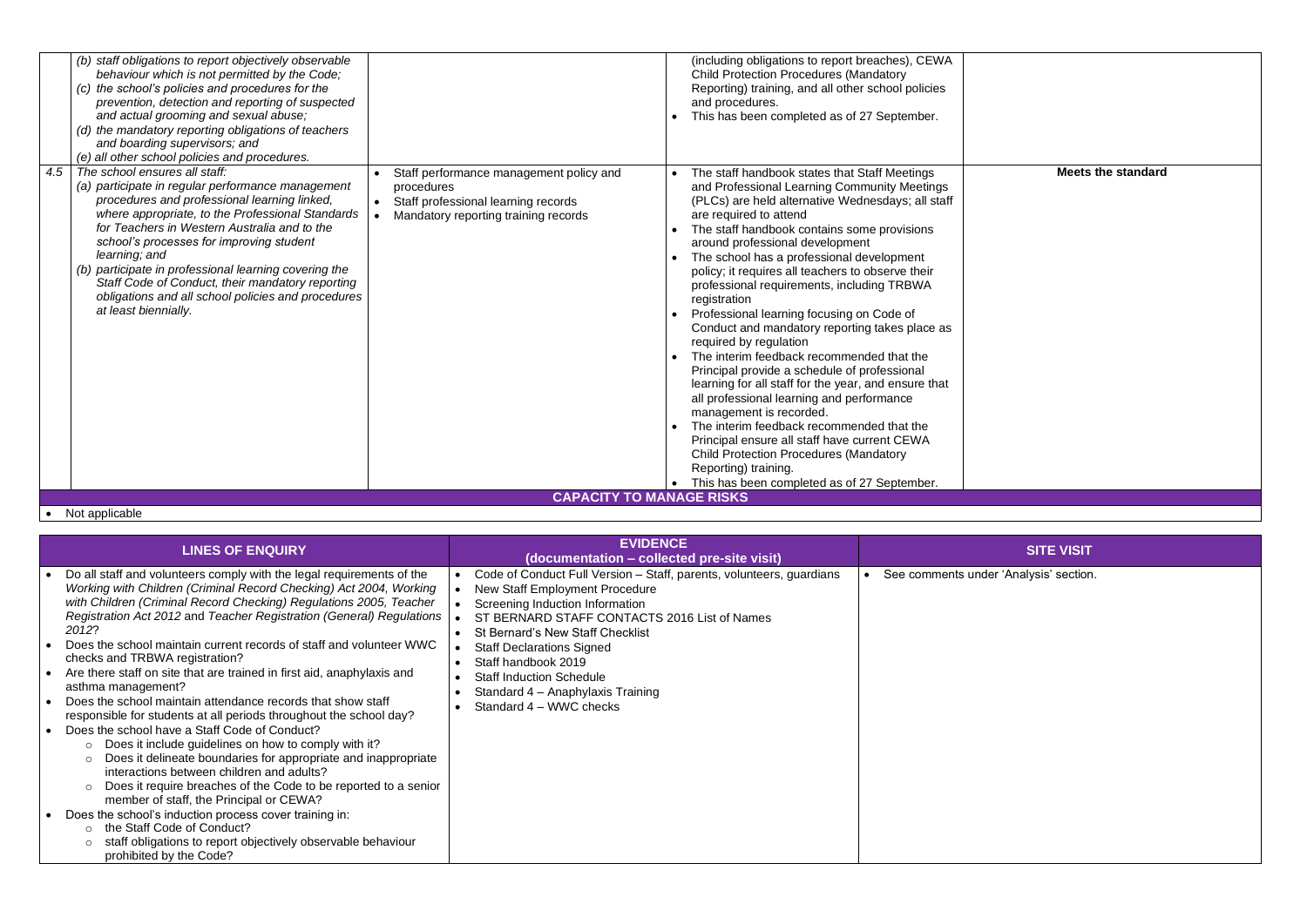|  | school policies and procedures in child protection?                 |  |
|--|---------------------------------------------------------------------|--|
|  | mandatory reporting obligations for teachers?                       |  |
|  | all other school policies and procedures?                           |  |
|  | Does the school ensure all staff participate in regular performance |  |
|  | management? Is this linked to the AITSL standards and the school's  |  |
|  | processes for improving student learning?                           |  |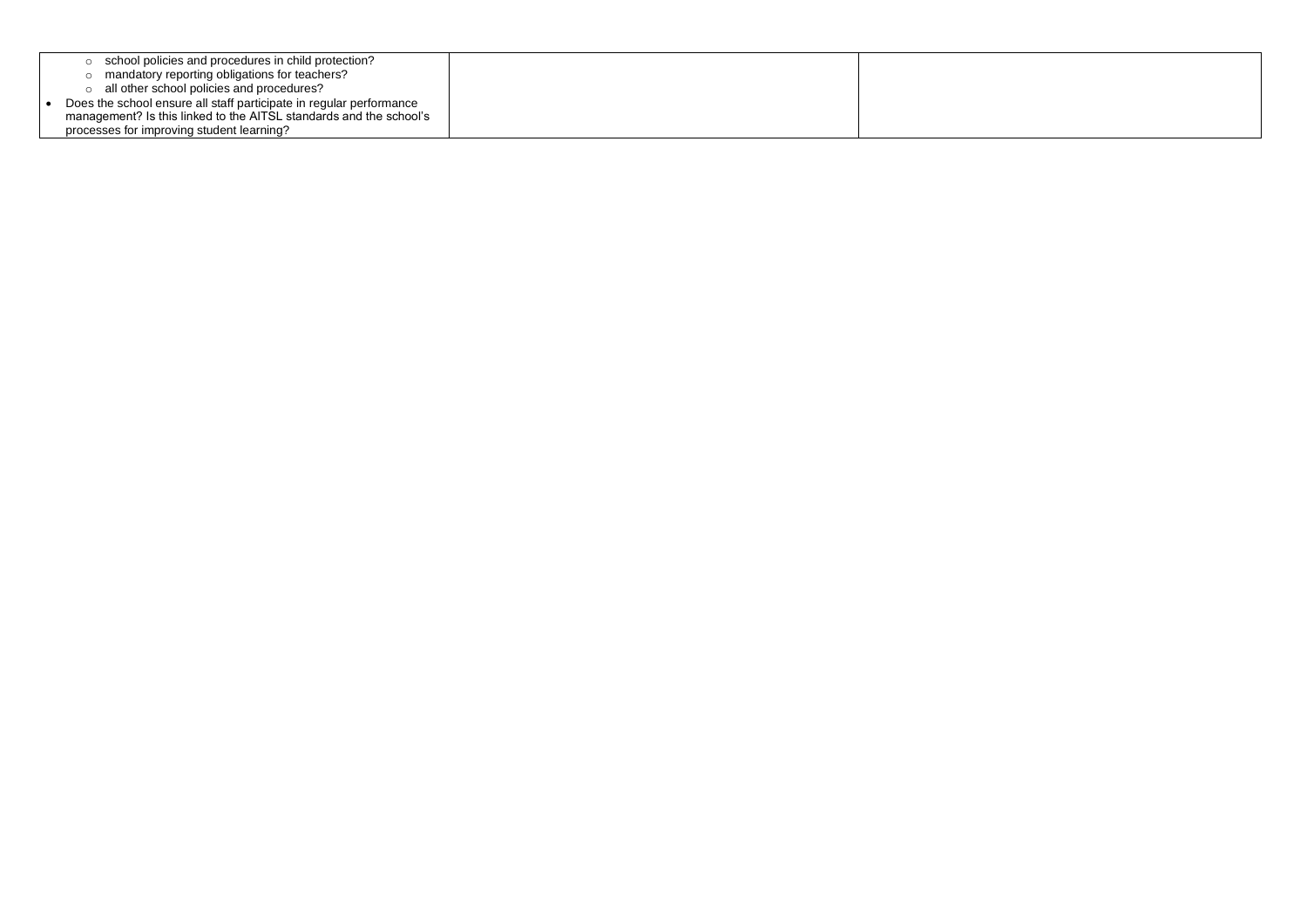# **STANDARD 5: PREMISES**

**Meets the standard**

|     | <b>REQUIREMENT/STANDARD</b>                                                                                                                                                                                                                                                                                                                                                                                                          | <b>SOURCES OF EVIDENCE</b>     | <b>ANALYSIS</b>                                                                                                                                                                                                                                                                                                                                                                                    | <b>CONCLUSIONS</b>       |  |  |
|-----|--------------------------------------------------------------------------------------------------------------------------------------------------------------------------------------------------------------------------------------------------------------------------------------------------------------------------------------------------------------------------------------------------------------------------------------|--------------------------------|----------------------------------------------------------------------------------------------------------------------------------------------------------------------------------------------------------------------------------------------------------------------------------------------------------------------------------------------------------------------------------------------------|--------------------------|--|--|
| 5.1 | The premises are safe, well-maintained, sufficient<br>and appropriate for the delivery of the curriculum to<br>students in the year levels for which the school seeks<br>registration or has been registered and for the<br>number of students enrolled.                                                                                                                                                                             | School tour<br>OHS certificate | The grounds and buildings are in excellent<br>condition.<br>New Nature Play area is an added attraction for<br>ECE students.<br>An OHS officer has been appointed.<br>The interim feedback recommended that the<br>Principal ensure the OHS representative<br>conducts a safety assessment of the use of<br>tricycles on the granite stone pathway.<br>This has been completed as of 27 September. | <b>Meets the standar</b> |  |  |
| 5.2 | Unless otherwise approved by the Director General,<br>premises built or commissioned since August 2012<br>for the delivery of educational programmes to<br>students in the final year of their early education<br>period and/or their pre-compulsory education period<br>provide 3.25 square metres of unencumbered indoor<br>space for each student and at least 7 square metres<br>of unencumbered outdoor space for each student. | School tour                    | Indoor and outdoor areas for students provide for<br>very effective delivery of the curriculum.                                                                                                                                                                                                                                                                                                    | <b>Meets the standar</b> |  |  |
| 5.3 | Where applicable, the premises used by and for<br>boarding students are appropriate, safe, well-<br>maintained and sufficient for the number<br>accommodated.                                                                                                                                                                                                                                                                        | Not applicable                 | Not applicable                                                                                                                                                                                                                                                                                                                                                                                     | Not applicable           |  |  |
|     | <b>CAPACITY TO MANAGE RISKS</b>                                                                                                                                                                                                                                                                                                                                                                                                      |                                |                                                                                                                                                                                                                                                                                                                                                                                                    |                          |  |  |

**Meets the standard**

The principal will follow-up this concern

| <b>LINES OF ENQUIRY</b>                                                                                                                                      | <b>EVIDENCE</b><br>(documentation – collected pre-site visit)                                | <b>SITE VISIT</b>                                                                                                                                                    |
|--------------------------------------------------------------------------------------------------------------------------------------------------------------|----------------------------------------------------------------------------------------------|----------------------------------------------------------------------------------------------------------------------------------------------------------------------|
| Maintenance schedule up to date?<br>Do the premises provide a safe learning environment?<br>Are the premises accessible for all students?<br>Upgrades likely | Standard 5 - OH & S Certificate - Martie Davies<br>Standard 5 & 11 Harassment & OHS Officers | Of some concern which may need follo<br>granite stones along a pathway which i<br>tricycles.<br>Recommendation: The safety of using<br>investigation by OHS officer. |

• Of some concern which may need follow-up is the positioning of granite stones along a pathway which is used by students on

• Recommendation: The safety of using the tricycles warrants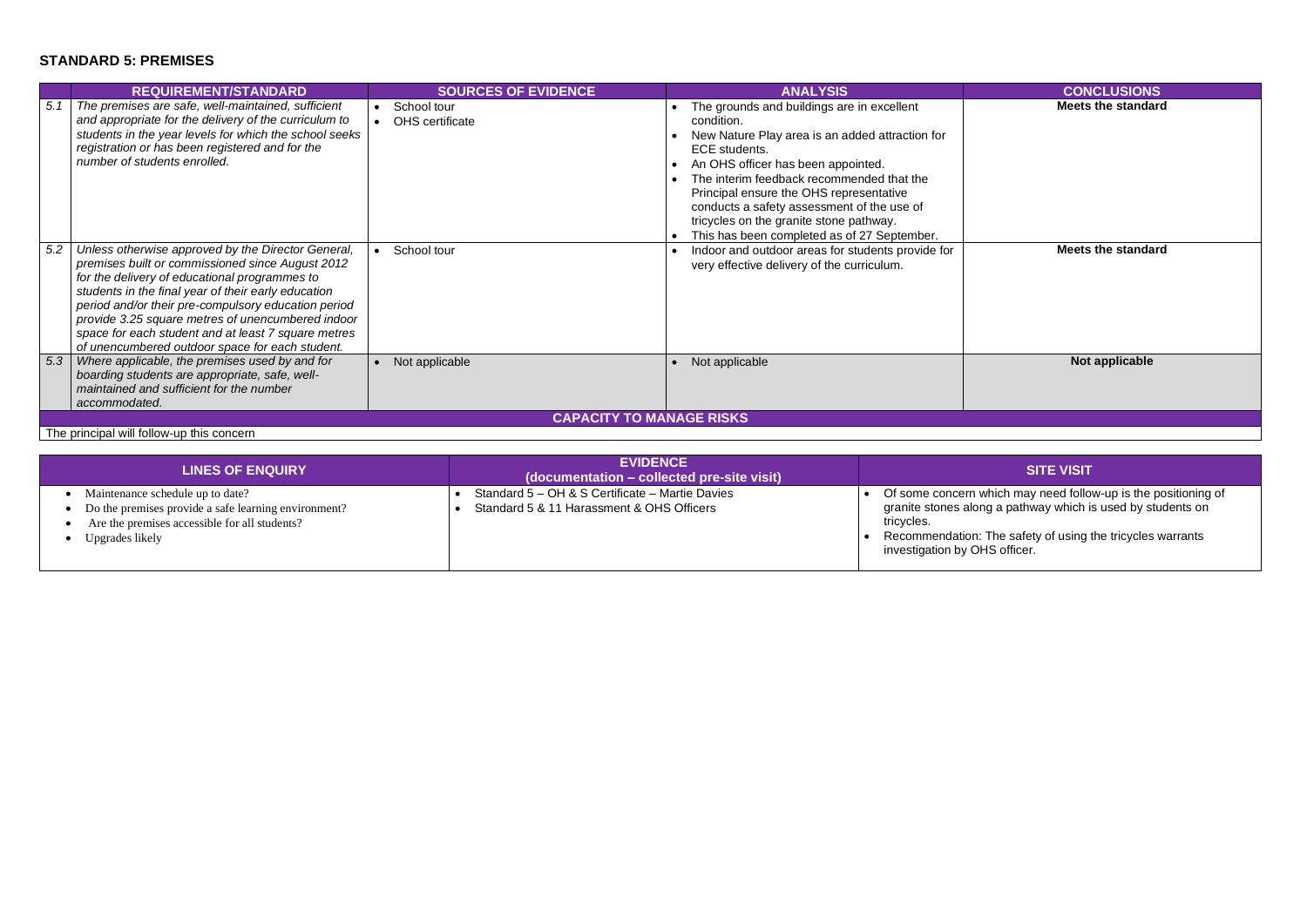### **STANDARD 6: FACILITIES**

|     | <b>REQUIREMENT/STANDARD</b>                                                                                                                                                                                                                                                                                                                             | <b>SOURCES OF EVIDENCE</b>                                 | <b>ANALYSIS</b>                                                                                                                                                                                                  | <b>CONCLUSIONS</b>       |  |  |
|-----|---------------------------------------------------------------------------------------------------------------------------------------------------------------------------------------------------------------------------------------------------------------------------------------------------------------------------------------------------------|------------------------------------------------------------|------------------------------------------------------------------------------------------------------------------------------------------------------------------------------------------------------------------|--------------------------|--|--|
| 6.1 | The facilities used by the school, including vehicles if<br>any, are fit for purpose, safe, hygienic, well-<br>maintained, sufficient and appropriate for the delivery<br>of the curriculum to students in the year levels for<br>which the school seeks registration or has been<br>registered and for the number of students intended to<br>use them. | Maintenance schedule<br>Evacuation and lockdown procedures | All facilities are maintained in good condition.<br>New Nature Play area is an added attraction for<br>ECE students.<br>Evacuation and lockdown practices are held.<br>Evacuation plans displayed in classrooms. | <b>Meets the standar</b> |  |  |
| 6.2 | The school provides such ancillary support as is<br>necessary to ensure equity of access to educational<br>programmes for all students enrolled.                                                                                                                                                                                                        | Staff lists<br>Class visits                                | Adequate ancillary staff support provided.                                                                                                                                                                       | Meets the standar        |  |  |
|     | <b>CAPACITY TO MANAGE RISKS</b>                                                                                                                                                                                                                                                                                                                         |                                                            |                                                                                                                                                                                                                  |                          |  |  |

**Meets the standard**

| <b>LINES OF ENQUIRY</b>                                                                                                                                                                                                                   | <b>EVIDENCE</b><br>(documentation – collected pre-site visit)                                            | <b>SITE VISIT</b> |
|-------------------------------------------------------------------------------------------------------------------------------------------------------------------------------------------------------------------------------------------|----------------------------------------------------------------------------------------------------------|-------------------|
| Evacuation and lockdown procedures.<br>Suitability of resources<br>Observation of facilities in classrooms<br>Investigate evacuation and lockdown procedures and practices<br>• Is furniture appropriate for use?<br>Maintenance schedule | 17 St Bernard's Schedule of Maintenance Plan<br><b>EVACUATION PROCEDURES 2019</b><br>Lockdown procedures |                   |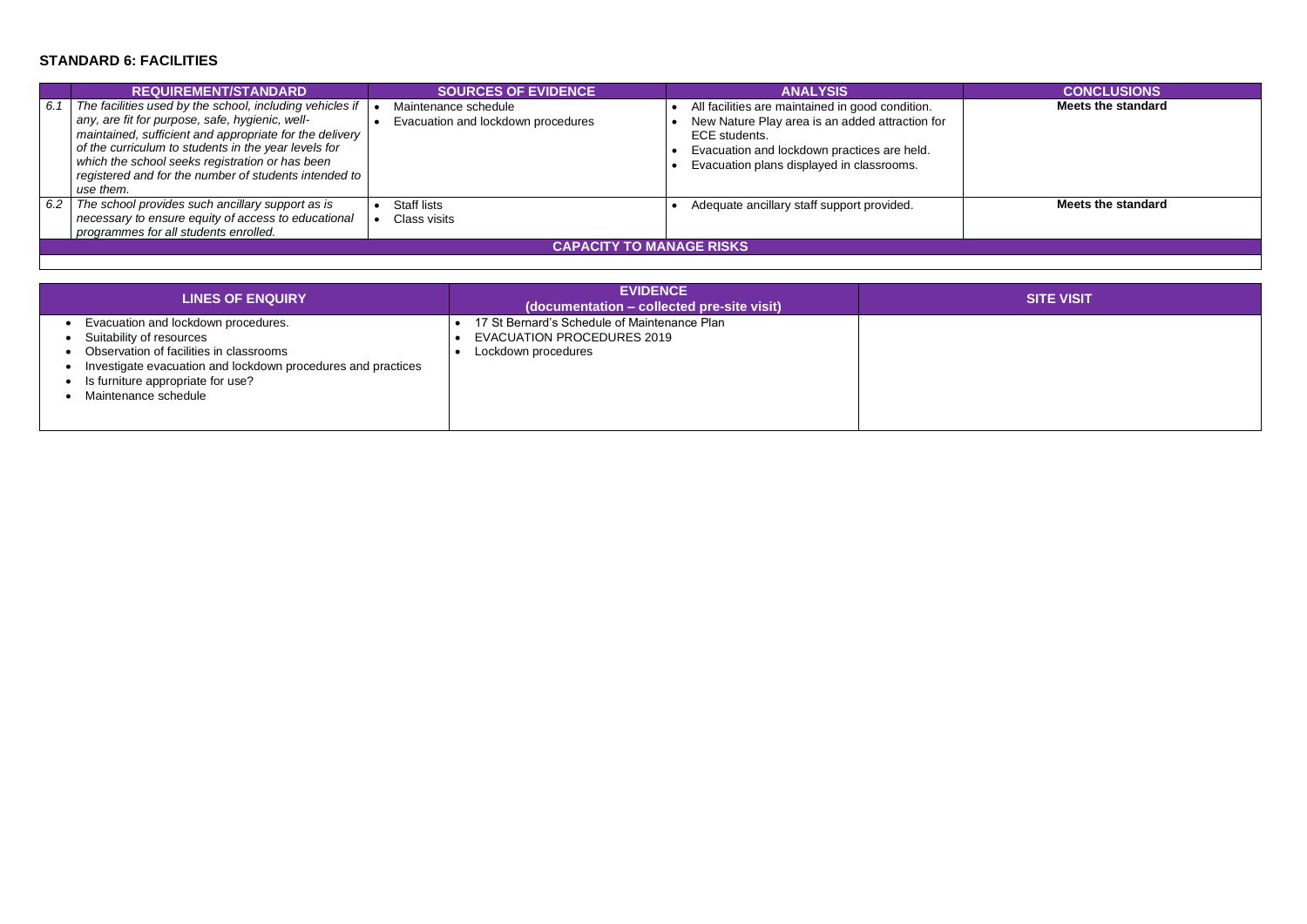# **STANDARD 7: CHILDREN PER YEAR LEVEL**

*The number of students in each year level is sufficient to sustain delivery of the approved curriculum and provide the necessary ancillary support.*

|     | <b>REQUIREMENT/STANDARD</b>                                                                                                                                  | <b>SOURCES OF EVIDENCE</b>          | <b>ANALYSIS</b>                                                   | <b>CONCLUSIONS</b>       |
|-----|--------------------------------------------------------------------------------------------------------------------------------------------------------------|-------------------------------------|-------------------------------------------------------------------|--------------------------|
| 7.1 | The number of students in each year level is<br>sufficient to sustain delivery of the approved<br>curriculum and provide the necessary ancillary<br>support. | Class lists<br>Projected enrolments | Delivery of curriculum will be sustained with<br>current numbers. | <b>Meets the standar</b> |
|     |                                                                                                                                                              | <b>CAPACITY TO MANAGE RISKS</b>     |                                                                   |                          |
|     |                                                                                                                                                              |                                     |                                                                   |                          |
|     |                                                                                                                                                              |                                     |                                                                   |                          |
|     |                                                                                                                                                              |                                     |                                                                   |                          |
|     |                                                                                                                                                              |                                     |                                                                   |                          |
|     |                                                                                                                                                              |                                     |                                                                   |                          |

| <b>LINES OF ENQUIRY</b> | <b>EVIDENCE</b><br>$\log$ (documentation – collected pre-site visit)                                                        | <b>SITE VISIT</b> |
|-------------------------|-----------------------------------------------------------------------------------------------------------------------------|-------------------|
|                         | St Bernard's School, KOJONUP - Enrolments (February 2019 COSI)<br>Standard 7 – ST21041 Students by School Year & Roll Group |                   |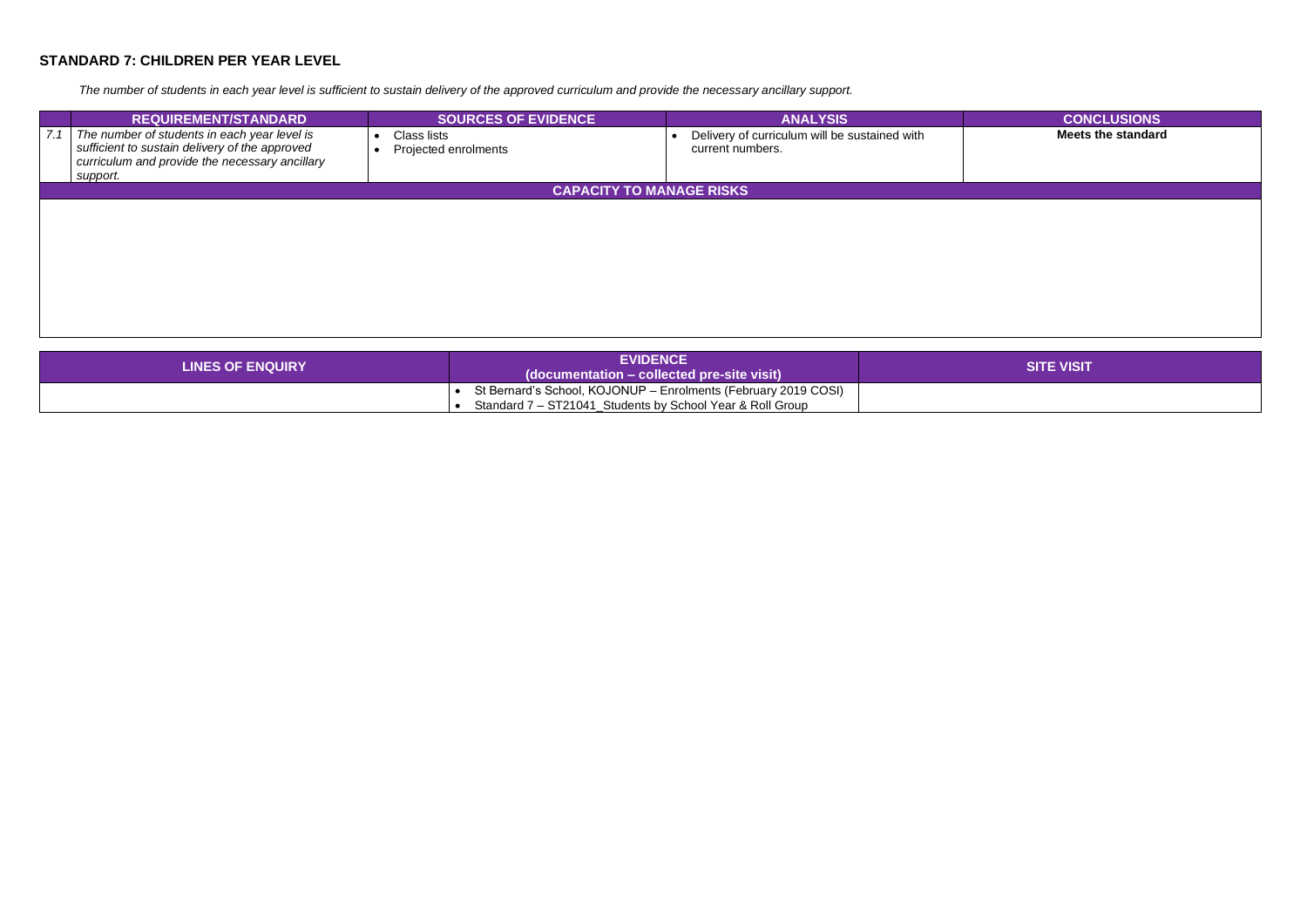# **STANDARD 8: ENROLMENT AND ATTENDANCE PROCEDURES**

|     | <b>REQUIREMENT/STANDARD</b>                                                                                                                                            |  | <b>SOURCES OF EVIDENCE</b> |  | <b>ANALYSIS</b>                              | <b>CONCLUSIONS</b> |
|-----|------------------------------------------------------------------------------------------------------------------------------------------------------------------------|--|----------------------------|--|----------------------------------------------|--------------------|
| 8.1 | Student enrolment and attendance procedures and<br>practices comply with all legal requirements including  <br>the prohibition of unlawful discrimination.             |  | Enrolment policy           |  | All enrolment procedures correctly followed. | Meets the standard |
| 8.2 | $\vert$ A CARE school documents and retains on record the $\vert \bullet \vert$<br>basis for each decision that a student enrolled was or  <br>is at educational risk. |  | Not applicable             |  | Not applicable                               | Not applicable     |
|     | <b>CAPACITY TO MANAGE RISKS</b>                                                                                                                                        |  |                            |  |                                              |                    |

• Not applicable

### • Not applicable • Not applicable **Not applicable**

ble to be calculated prior to the site visit

| <b>LINES OF ENQUIRY</b>             | <b>EVIDENCE</b><br>(documentation – collected pre-site visit) | <b>SITE VISIT</b>                                |
|-------------------------------------|---------------------------------------------------------------|--------------------------------------------------|
| Tracking of missing students        | <b>School Fees</b>                                            | Not applicable $-$ able to be calculated $\beta$ |
| Enrolment and attendance policies   | Standard 8 - Enrolment Policy                                 |                                                  |
| Attendance and enrolment procedures | Standard 8 - ST21480 Student Enrolment Register               |                                                  |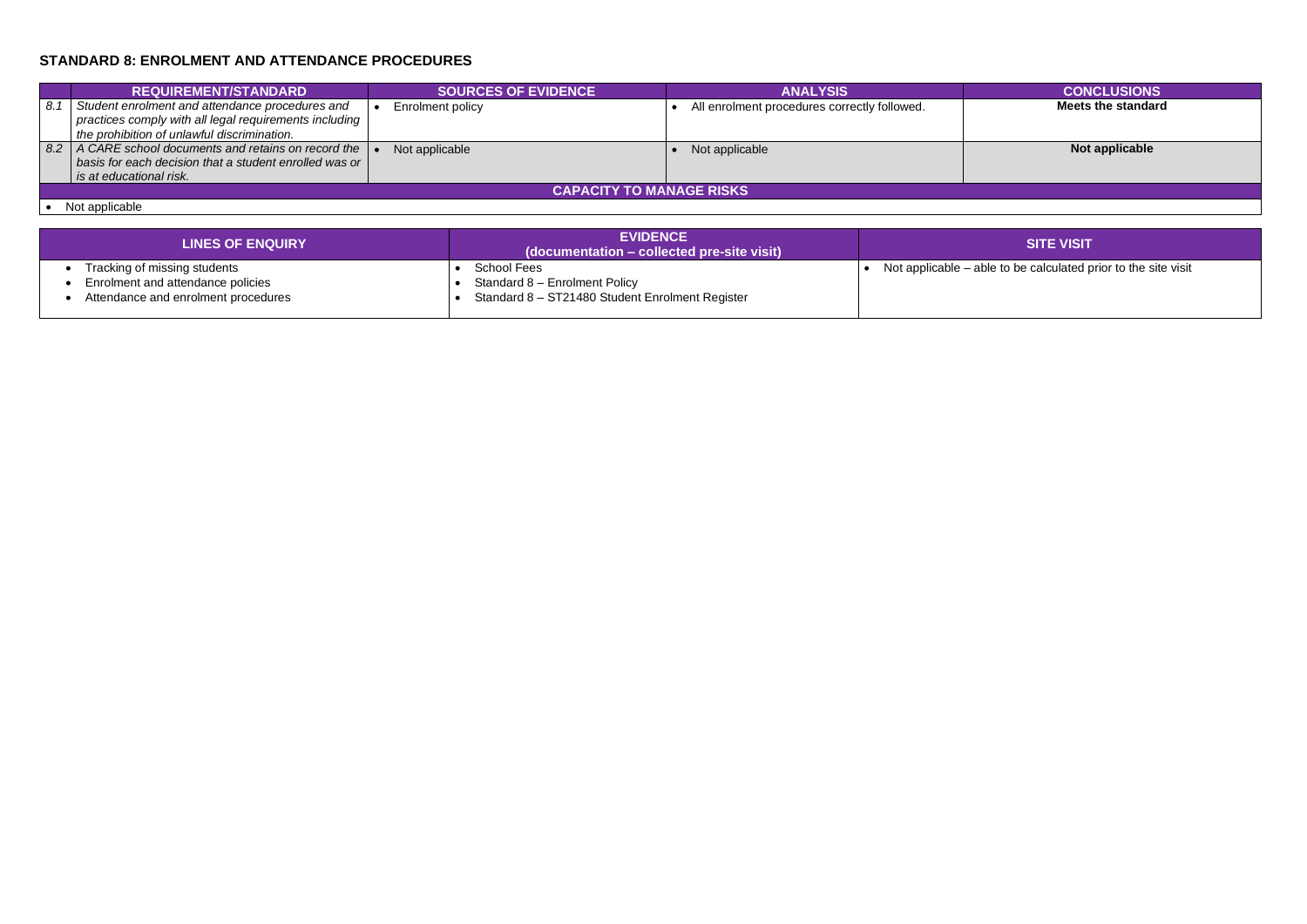# **STANDARD 9: CRITICAL AND EMERGENCY INCIDENTS**

|     | <b>REQUIREMENT/STANDARD</b>                                                                                                                                                                                                                                                                                                                                                                                                                                                                                                                                                            | <b>SOURCES OF EVIDENCE</b>                     | <b>ANALYSIS</b>                                                                                                                                                                                                                                                                                                                                                                                                                                                                                                                       | <b>CONCLUSIONS</b>       |
|-----|----------------------------------------------------------------------------------------------------------------------------------------------------------------------------------------------------------------------------------------------------------------------------------------------------------------------------------------------------------------------------------------------------------------------------------------------------------------------------------------------------------------------------------------------------------------------------------------|------------------------------------------------|---------------------------------------------------------------------------------------------------------------------------------------------------------------------------------------------------------------------------------------------------------------------------------------------------------------------------------------------------------------------------------------------------------------------------------------------------------------------------------------------------------------------------------------|--------------------------|
| 9.1 | The school has and implements a critical and<br>emergency incidents policy and procedures which:<br>(a) define critical and emergency incidents<br>consistently with these standards;<br>(b) require all critical and emergency incidents to be<br>reported and documented;<br>(c) enable and require the Principal to notify the<br>governing body of all critical and emergency<br>incidents;<br>(d) enable and require critical and emergency<br>incidents to be managed in such a way as to give<br>highest priority to the best interests of the student<br>or students affected. | Interviews<br><b>Crisis Management Policy.</b> | The school's Crisis Management Plan:<br>o defines critical and emergency incidents<br>in accordance with the Standard<br>(Standard 9.1(a))<br>$\circ$ requires all critical and emergency<br>incidents to be reported and documented<br>(Standard 9.1(b))<br>enables and requires the Principal to<br>notify CEWA of all critical and emergency<br>incidents (Standard 9.1(c))<br>enables and requires all incidents ot be<br>managed in a way that prioritises the best<br>interests of the student(s) affected<br>(Standard 9.1(d)) | <b>Meets the standar</b> |
| 9.2 | The governing body ensures the Director General is<br>notified as soon as practicable and, in any event<br>within 48 hours of the incident, using the Critical and<br>Emergency Incident Report form, available at<br>http://www.des.wa.gov.au                                                                                                                                                                                                                                                                                                                                         | Interviews                                     | The Employee Relations Team at CEWA<br>provided a copy of the last critical and emergency<br>incident report - it occurred during 2017, under a<br>different Principal<br>However, the current Principal is aware of their<br>reporting obligations and the required procedures<br>to follow<br>The school board chair advised that the board is<br>comfortable in leaving these matters to the<br>Principal to manage as required                                                                                                    | <b>Meets the standar</b> |
|     | <b>CAPACITY TO MANAGE RISKS</b>                                                                                                                                                                                                                                                                                                                                                                                                                                                                                                                                                        |                                                |                                                                                                                                                                                                                                                                                                                                                                                                                                                                                                                                       |                          |

• Not applicable

**Meets the standard**

| <b>LINES OF ENQUIRY</b>                                                                                                                                                                                                                       | <b>EVIDENCE</b><br>(documentation – collected pre-site visit)                  | <b>SITE VISIT</b> |
|-----------------------------------------------------------------------------------------------------------------------------------------------------------------------------------------------------------------------------------------------|--------------------------------------------------------------------------------|-------------------|
| Knowledge staff has of critical incident identification and<br>procedures.<br>Staff awareness of what constitutes a critical incident<br>Timely reporting of critical incidents<br>Critical incident register<br><b>Board Chair notified?</b> | Crisis Management Policy 2017<br>Excursion Report police station & Kodja place |                   |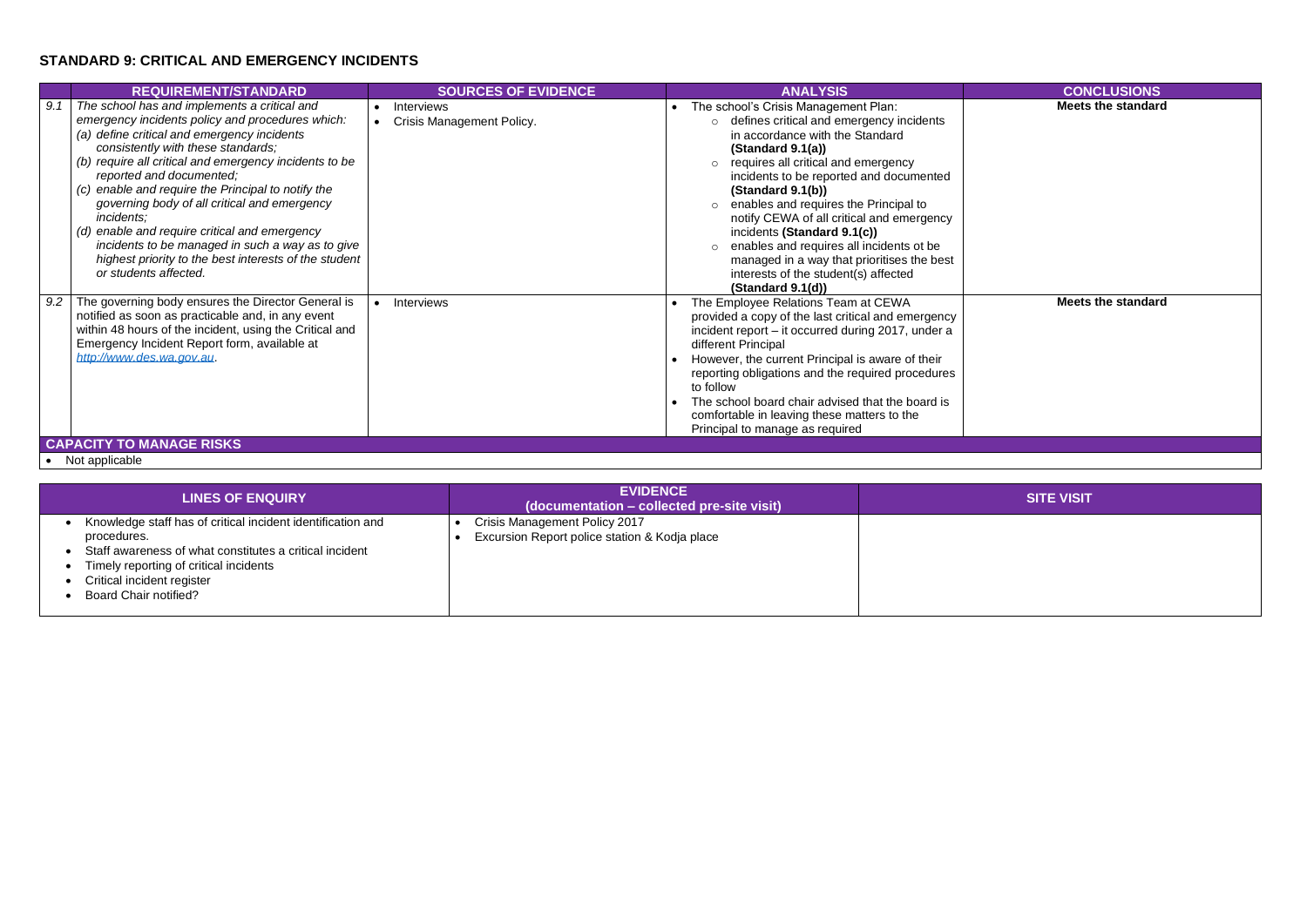# **STANDARD 10: BOARDING**

# **REQUIREMENT/STANDARD SOURCES OF EVIDENCE ANALYSIS CONCLUSIONS**

|      | <b>REQUIREMENT/STANDARD</b>                                                                                                                                                                                                     | <b>SOURCES OF EVIDENCE</b> | <b>ANALYSIS</b> |  |  |  |
|------|---------------------------------------------------------------------------------------------------------------------------------------------------------------------------------------------------------------------------------|----------------------------|-----------------|--|--|--|
| 10.1 | Staff employed to supervise the boarders are<br>competent, fit and proper persons, qualified to<br>manage their care, welfare and needs and compliant<br>with the Working with Children (Criminal Record<br>Checking) Act 2004. |                            |                 |  |  |  |
|      | 10.2 The school maintains open and effective<br>communication with the parents and guardians of<br>boarders.                                                                                                                    |                            |                 |  |  |  |
|      | 10.3 The boarders receive a well-balanced and nutritious<br>diet.                                                                                                                                                               |                            |                 |  |  |  |
|      | <b>CAPACITY TO MANAGE RISKS</b>                                                                                                                                                                                                 |                            |                 |  |  |  |

| <b>LINES OF ENQUIRY</b> | <b>EVID</b><br>$\blacksquare$ COIN<br>(documentation - | ·site vist<br>а |  |
|-------------------------|--------------------------------------------------------|-----------------|--|
|                         |                                                        |                 |  |
|                         |                                                        |                 |  |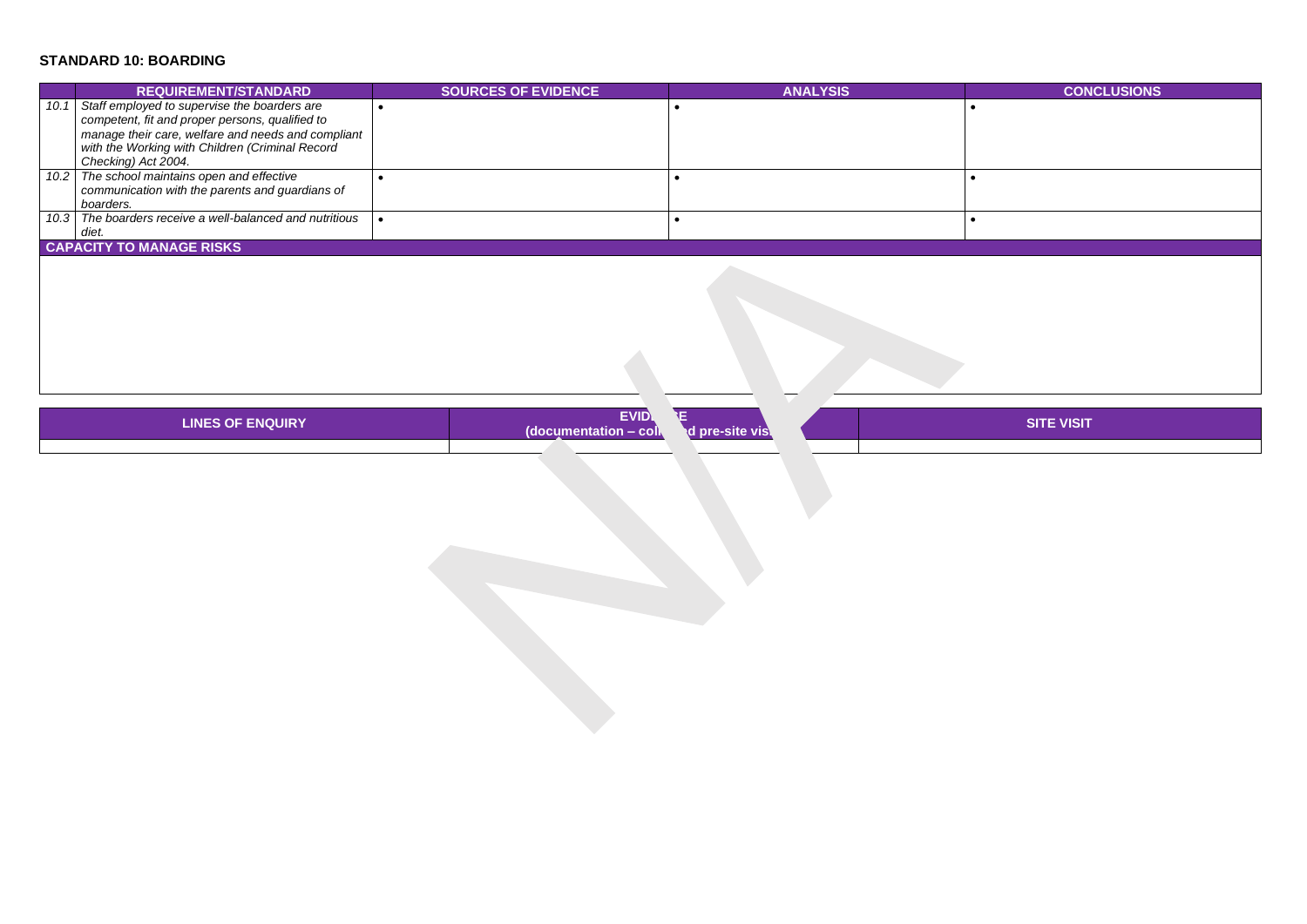### **STANDARD 11: COMPLAINTS MANAGEMENT**

|      | <b>REQUIREMENT/STANDARD</b>                                                                                                                                                                                                                       | <b>SOURCES OF EVIDENCE</b>                                                                                | <b>ANALYSIS</b>                                                                                                                                        | <b>CONCLUSIONS</b>        |  |  |  |
|------|---------------------------------------------------------------------------------------------------------------------------------------------------------------------------------------------------------------------------------------------------|-----------------------------------------------------------------------------------------------------------|--------------------------------------------------------------------------------------------------------------------------------------------------------|---------------------------|--|--|--|
|      | The school has and implements policies and<br>procedures for receiving and handling complaints,<br>including complaints from students, which are child-<br>friendly, publicised and readily accessible to all<br>members of the school community. | <b>Interviews</b><br>Dispute and Complaint and Resolution Policy<br><b>Complaints Management Register</b> | Principal is aware of the processes required to<br>ensure complaints process is transparent.<br>Not all staff members are familiar with<br>procedures. | <b>Meets the standard</b> |  |  |  |
| 11.2 | Complaints are handled promptly, objectively, fairly<br>and confidentially, remedies are provided when<br>complaints are upheld and there is a system for<br>review.                                                                              | Parents interview                                                                                         | Parents confirmed that their concerns were dealt<br>with in a timely and fair manner.                                                                  | <b>Meets the standard</b> |  |  |  |
| 11.3 | Reports, complaints and allegations are recorded in<br>such a way as to enable the detection of any<br>patterns emerging over time.                                                                                                               | <b>Complaints Management Register</b>                                                                     | Complaints are registered. No patterns have<br>emerged.                                                                                                | <b>Meets the standard</b> |  |  |  |
| 11.4 | Complaints from former students and/or their parents<br>or guardians are accepted and dealt with in<br>accordance with this standard despite enrolment of<br>the student having ceased.                                                           | No complaints received                                                                                    | Principal is aware of obligations.                                                                                                                     | <b>Meets the standard</b> |  |  |  |
|      | <b>CAPACITY TO MANAGE RISKS</b>                                                                                                                                                                                                                   |                                                                                                           |                                                                                                                                                        |                           |  |  |  |

| <b>CONCLUSIONS</b>        |
|---------------------------|
| <b>Meets the standard</b> |
|                           |
|                           |
|                           |
|                           |
| <b>Meets the standard</b> |
|                           |
|                           |
| <b>Meets the standard</b> |
|                           |
|                           |
| <b>Meets the standard</b> |
|                           |
|                           |
|                           |
|                           |
|                           |

| <b>LINES OF ENQUIRY</b>                                                                                                        | <b>EVIDENCE</b><br>(documentation – collected pre-site visit)                                                                 | <b>SITE VISIT</b> |
|--------------------------------------------------------------------------------------------------------------------------------|-------------------------------------------------------------------------------------------------------------------------------|-------------------|
| Parents- knowledge and understanding of the complaints process.<br>Do students understand the process?<br>Complaints register? | Dispute and Complaint Resolution Policy<br>Harassment_of_Staff_in_Schools Policy<br>Standard 5 & 11 Harassment & OHS Officers |                   |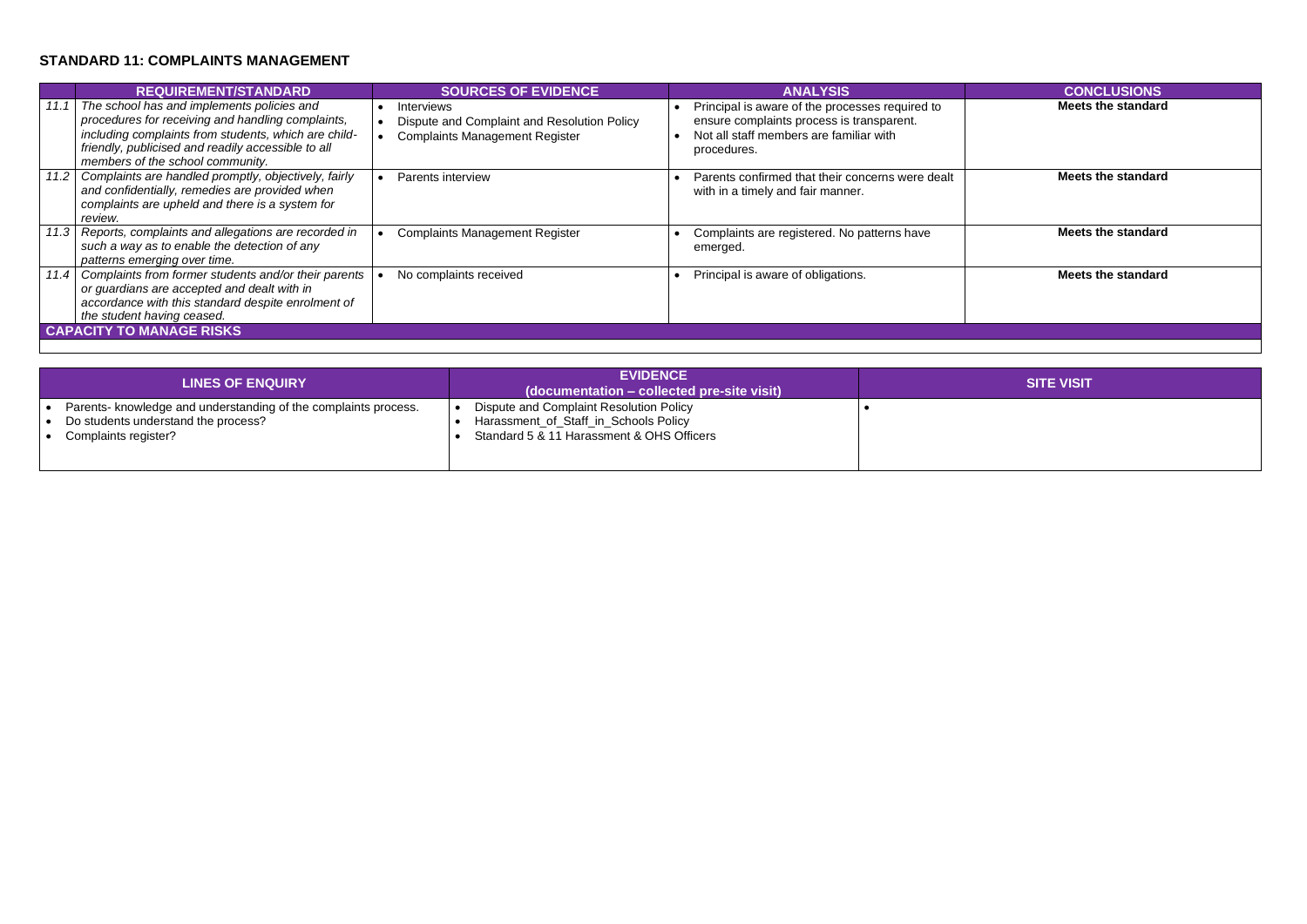# **STANDARD 12: CHILD ABUSE PREVENTION**

|      | <b>REQUIREMENT/STANDARD</b>                                                                                                                                                                                                                                                                                                                                                                                                                                                                                                                                                                                                                                                                                                                                                                                                                                                                                                                                                                                                                                                                                                                                                                                                                                                                                                                                                                                                                                                                                                                                                                                                                                                                                                                                                                                                                                                                           | <b>SOURCES OF EVIDENCE</b>                                                                                                                                                              | <b>ANALYSIS</b>                                                                                                                                                                                                                                                                                                                                                                                                                                                                                                                                                                                                                                                                                                                                                                                                                                                                                                                                                                                                                                                                                                                                                                                                                                                                                                                                                                                                                                                                                                                                                                                                               | <b>CONCLUSIONS</b>       |
|------|-------------------------------------------------------------------------------------------------------------------------------------------------------------------------------------------------------------------------------------------------------------------------------------------------------------------------------------------------------------------------------------------------------------------------------------------------------------------------------------------------------------------------------------------------------------------------------------------------------------------------------------------------------------------------------------------------------------------------------------------------------------------------------------------------------------------------------------------------------------------------------------------------------------------------------------------------------------------------------------------------------------------------------------------------------------------------------------------------------------------------------------------------------------------------------------------------------------------------------------------------------------------------------------------------------------------------------------------------------------------------------------------------------------------------------------------------------------------------------------------------------------------------------------------------------------------------------------------------------------------------------------------------------------------------------------------------------------------------------------------------------------------------------------------------------------------------------------------------------------------------------------------------------|-----------------------------------------------------------------------------------------------------------------------------------------------------------------------------------------|-------------------------------------------------------------------------------------------------------------------------------------------------------------------------------------------------------------------------------------------------------------------------------------------------------------------------------------------------------------------------------------------------------------------------------------------------------------------------------------------------------------------------------------------------------------------------------------------------------------------------------------------------------------------------------------------------------------------------------------------------------------------------------------------------------------------------------------------------------------------------------------------------------------------------------------------------------------------------------------------------------------------------------------------------------------------------------------------------------------------------------------------------------------------------------------------------------------------------------------------------------------------------------------------------------------------------------------------------------------------------------------------------------------------------------------------------------------------------------------------------------------------------------------------------------------------------------------------------------------------------------|--------------------------|
| 12.1 | The school implements policies, procedures,<br>practices and strategies for the prevention of<br>grooming and child abuse, including for boarding<br>facilities if applicable, which are informed by an<br>authoritative and context-appropriate child-safe<br>organisation framework, approved by the governing<br>body, reviewed annually and updated in light of<br>experience and relevant research, including at least:<br>(a) arrangement of all premises and implementation<br>of policies and procedures to deter inappropriate<br>interactions and facilitate detection;<br>(b) staff recruitment practices which:<br>• engage only those who are suitable to<br>work with students; and<br>make every attempt to assess<br>commitment to the Staff Code of Conduct<br>on the part of applicants;<br>(c) annual professional learning for all staff on the<br>recognition of grooming and child abuse and<br>appropriate prevention practices and strategies;<br>(d) delivery to all students of a developmentally<br>appropriate protective behaviours curriculum,<br>developed by experts in child abuse prevention,<br>and covering what the boundaries are between<br>appropriate and inappropriate interactions and<br>when, how and whom to tell when a boundary is<br>crossed;<br>(e) a code of conduct for students which sets out<br>minimum standards of conduct, prohibits bullying,<br>harassment and other forms of peer-to-peer<br>abuse and requires respect for the privacy and<br>human dignity of other students and boarders<br>where relevant; and<br>provision of information to parents and guardians<br>about the protective behaviours curriculum, the<br>Staff Code of Conduct, the student code of<br>conduct and when, how and whom to tell when<br>they have concerns about grooming, child abuse<br>or other behavior which is not permitted by either<br>code. | Protective Behaviours program<br>Prevention of bullying policy<br>$\bullet$<br>Discussions with staff, parents and students<br>$\bullet$                                                | Annual professional learning takes place, and<br>staff are aware of their reporting obligations<br>(Standard 12.1(c))<br>A protective behaviours program has been<br>$\bullet$<br>implemented at the school, however, it could not<br>be confirmed that all staff were implementing the<br>program<br>Staff have discussed that in 2019 the focus will<br>move to the Keeping Safe: Child Protection<br>Curriculum (Standard 12.1(d))<br>The school has a comprehensive behaviour<br>management policy that outlines student<br>behaviour expectations, but it was not developed<br>in collaboration with students, nor is it accessible<br>to them (it is not written in child-friendly<br>language) (Standard 12.1(e))<br>Parents were aware there is a protective<br>behaviours program in place, but were unclear<br>on the contents of it; there didn't appear to be<br>any awareness or understanding of the CEWA<br>Child Safe Framework or the Staff Code of<br>Conduct (Standard 12.1(f))<br>In the interim feedback, it was recommended that the<br>Principal:<br>ensure uniform implementation of a protective<br>behaviours curriculum that meets the<br>requirements of this standard;<br>support students to develop a student code of<br>conduct that meets the requirements of this<br>standard; and<br>provide information to parents and guardians<br>about the protective behaviours curriculum, Staff<br>Code of Conduct, student code of conduct, and<br>the procedure for reporting child safety concerns.<br>The Principal confirmed these actions are in<br>progress or completed as at 27 September. | <b>Meets the standar</b> |
| 12.2 | Procedures for the detection and reporting of Staff<br>Code of Conduct breaches, grooming and child<br>abuse, at the school or boarding facility if relevant,<br>include at least the following requirements:<br>(a) that staff must understand and comply with their<br>mandatory reporting obligations;<br>(b) in cases where a former student, or the parent or<br>guardian of a former student, makes an<br>allegation about child sexual abuse at the school<br>occurring before 2009, the Department of<br>Communities - Child Protection Service is to be<br>informed immediately;<br>(c) that victimisation of staff, students, parents and<br>guardians for making an allegation in accordance                                                                                                                                                                                                                                                                                                                                                                                                                                                                                                                                                                                                                                                                                                                                                                                                                                                                                                                                                                                                                                                                                                                                                                                               | Mandatory reporting professional learning<br>register<br>Discussions with staff<br>CEWA Mandatory Reporting and Child Protection   •<br>Procedures<br>The school Crisis Management Plan | The school has used the CEWA Code of<br>$\bullet$<br>Conduct template provided; this meets all the<br>requirements of Standard 12.2<br>Staff were aware of their obligations with respect<br>to mandatory reporting (Standard 12.2(a))                                                                                                                                                                                                                                                                                                                                                                                                                                                                                                                                                                                                                                                                                                                                                                                                                                                                                                                                                                                                                                                                                                                                                                                                                                                                                                                                                                                        | <b>Meets the standar</b> |

**Meets the standard**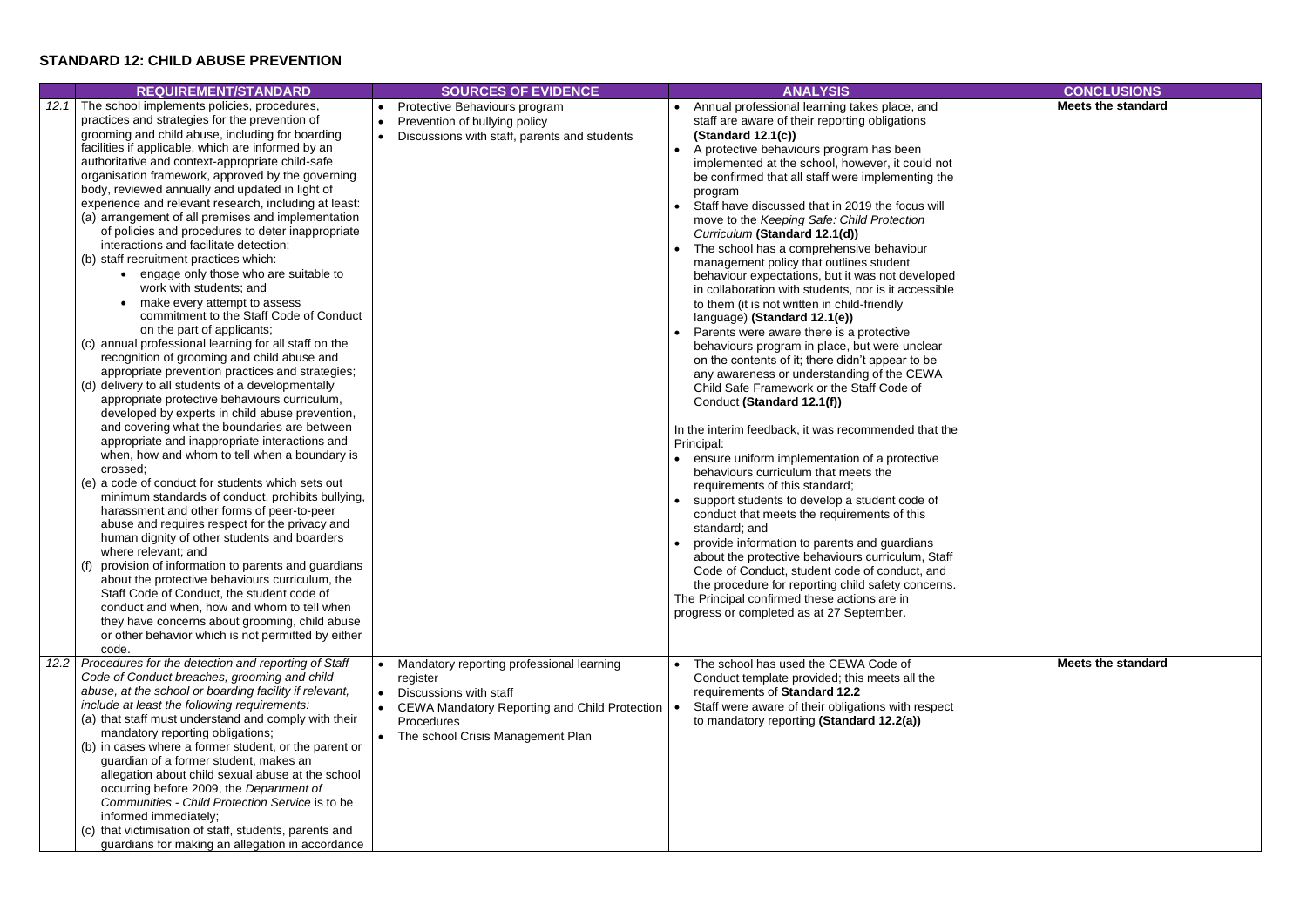|      | with the school's policy, is forbidden, including<br>where the allegation is unfounded; and<br>(d) that the governing body ensures that actual<br>breaches of the Staff Code of Conduct, where<br>there are reasonable grounds to suspect<br>grooming, are reported to the Director General in<br>accordance with Standard 9.2.                                                                                                                                                                                                                                                                                                                                                                                                                                                                                                                                                                                                                                                                   |                                                                                             |                                                                                                                                                                                                                                                                                                                                                                                                                                             |
|------|---------------------------------------------------------------------------------------------------------------------------------------------------------------------------------------------------------------------------------------------------------------------------------------------------------------------------------------------------------------------------------------------------------------------------------------------------------------------------------------------------------------------------------------------------------------------------------------------------------------------------------------------------------------------------------------------------------------------------------------------------------------------------------------------------------------------------------------------------------------------------------------------------------------------------------------------------------------------------------------------------|---------------------------------------------------------------------------------------------|---------------------------------------------------------------------------------------------------------------------------------------------------------------------------------------------------------------------------------------------------------------------------------------------------------------------------------------------------------------------------------------------------------------------------------------------|
| 12.3 | The school responds appropriately to allegations of<br>Staff Code of Conduct breaches, grooming and child<br>abuse in the best interests of students and in<br>accordance with a policy and procedure which at<br>least requires that:<br>(a) the governing body and Principal comply with<br>their legal and professional obligations;<br>(b) in the case of an allegation of grooming or child<br>abuse by current or former staff, the complainant<br>is informed about the services, including<br>advocacy and support services, which may be<br>available; and<br>consultation is undertaken with the relevant<br>(C)<br>government authorities to determine when, what<br>and by whom information related to an allegation<br>of child abuse and its investigation may be given<br>to the person against whom the allegation is<br>made, the complainant and his or her<br>parents/guardian, other affected students and<br>their parents and guardians, and the wider school<br>community. | Previous breach and/or critical and emergency<br>incident reports<br>Discussions with staff | No allegations have been reported since the<br>current Principal has commenced at the school<br>The previous Principal lodged a critical incident in<br>the correct format (Standard 12.3(a)) and there<br>was evidence of the supports offered to the<br>student affected and appropriate consultation<br>with government authorities (Standard 12.3(b)<br>and $(c)$<br>The current Principal and staff are aware of their<br>obligations. |
|      | <b>CAPACITY TO MANAGE RISKS</b>                                                                                                                                                                                                                                                                                                                                                                                                                                                                                                                                                                                                                                                                                                                                                                                                                                                                                                                                                                   |                                                                                             |                                                                                                                                                                                                                                                                                                                                                                                                                                             |

### **Meets the standard**

• The Principal is well-placed to implement the recommended changes to ensure compliance with this standard.

| <b>LINES OF ENQUIRY</b>                                                                                                                                                                                                                                                                                                                                                                                                                                                                                                                                                                                                               | <b>EVIDENCE</b><br>(documentation – collected pre-site visit)                                                                                                                                          | <b>SITE VISIT</b> |
|---------------------------------------------------------------------------------------------------------------------------------------------------------------------------------------------------------------------------------------------------------------------------------------------------------------------------------------------------------------------------------------------------------------------------------------------------------------------------------------------------------------------------------------------------------------------------------------------------------------------------------------|--------------------------------------------------------------------------------------------------------------------------------------------------------------------------------------------------------|-------------------|
| Implementation of Keeping safe: Child protection curriculum<br>Are parents informed of policy and practice?<br>What procedures are in place for detecting and reporting<br>grooming? How does the principal and governing body respond?<br>Is the staff Code of Conduct and child safe school framework<br>reviewed?<br>Strategies in place for dealing with a breach of the Code of<br>Conduct.<br>Staff knowledge and understanding of obligations.<br>Strategies for identifying inappropriate behaviour.<br>Is the protective behaviours program fully embedded?<br>What involvement does the governing body have in the process? | Bullying Policy 2015<br>INFORMATION AND COMMUNICATION TECHNOLOGY (ICT)USE<br><b>BY STAFF</b><br>INFORMATION AND COMMUNICATION TECHNOLOGY (ICT)USE<br>BY STUDENTS<br>Team CPP & Mandatory Reporting (1) |                   |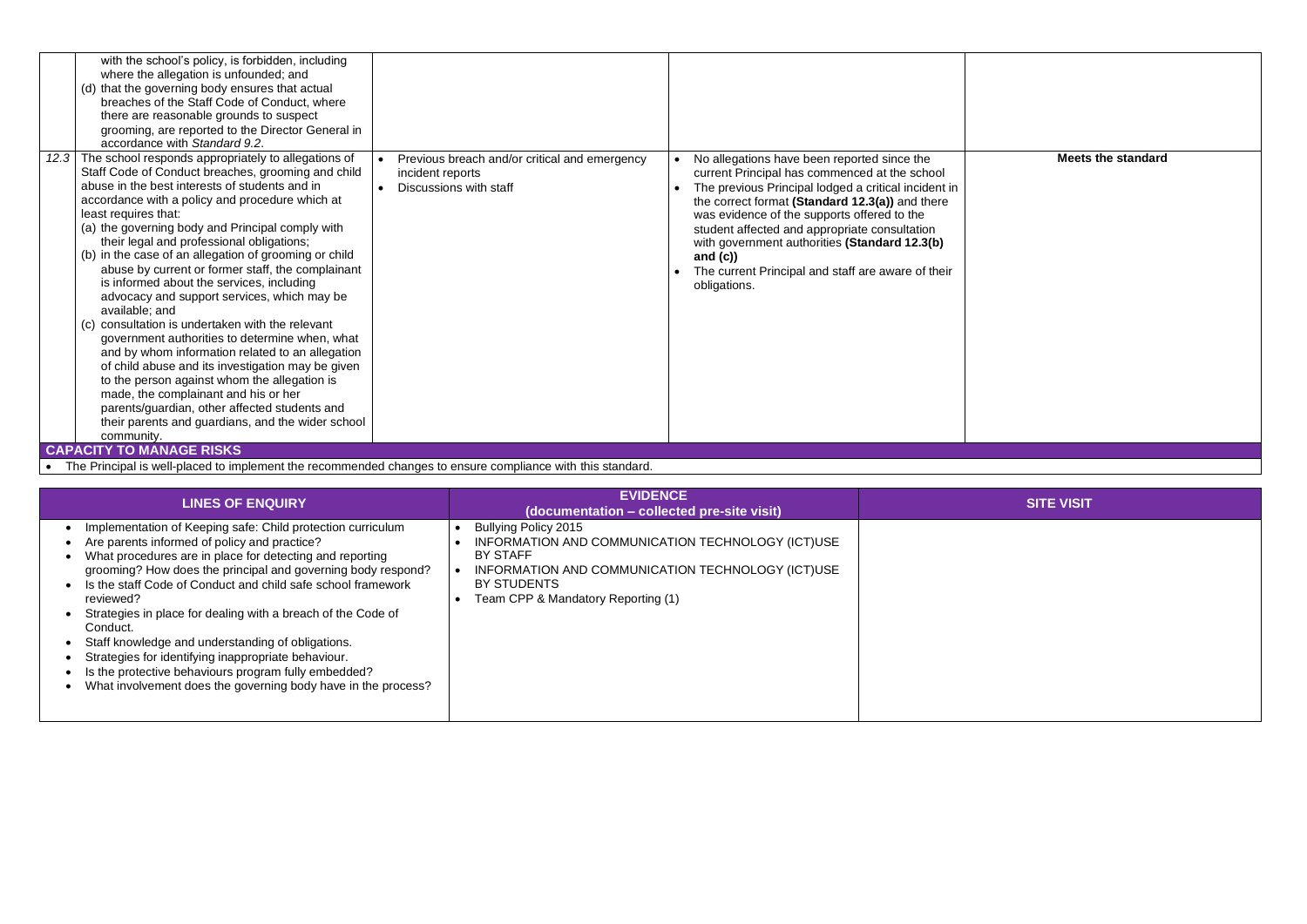### **STANDARD 13: FINANCIAL RESOURCES**

### **PLEASE NOTE: this standard is assessed at a system level – the Catholic Education Commission of Western Australia are responsible for the financial viability of all system schools.**

|      | <b>REQUIREMENT/STANDARD</b>                           | <b>SOURCES OF EVIDENCE</b>       | <b>ANALYSIS</b> | <b>CONCLUSIONS</b> |  |
|------|-------------------------------------------------------|----------------------------------|-----------------|--------------------|--|
| 13.1 | The school is financially viable.                     | 2019 Initial Budget              | Not applicable  | Not applicable     |  |
|      |                                                       | 2018 AFS Loans Report            |                 |                    |  |
|      |                                                       | 2019 Forecast Enrolment Change   |                 |                    |  |
|      |                                                       | CCI Insurance Portfolio for 2019 |                 |                    |  |
|      |                                                       | Interview with school board      |                 |                    |  |
| 13.2 | The school's financial resources are sufficient to    | 2019 Initial Budget              | Not applicable  | Not applicable     |  |
|      | enable it to deliver the curriculum for the number of | 2018 AFS Loans Report            |                 |                    |  |
|      | students enrolled in the year levels for which the    | 2019 Forecast Enrolment Change   |                 |                    |  |
|      | school is or seeks to be registered and to provide    | CCI Insurance Portfolio for 2019 |                 |                    |  |
|      | necessary ancillary support.                          | Interview with school board      |                 |                    |  |
|      |                                                       | School tour                      |                 |                    |  |
|      | CAPACITY TO IMPLEMENT CHANGE(S)                       |                                  |                 |                    |  |

### • Not applicable

| <b>LINES OF ENQUIRY</b> | <b>EVIDENCE</b><br>(documentation – collected pre-site visit)                                                           | <b>SITE VISIT</b> |
|-------------------------|-------------------------------------------------------------------------------------------------------------------------|-------------------|
| Not applicable          | 2019 Forecast Enrolment Change - St Bernard's School, KOJONUP<br>St Bernard's School, KOJONUP - Audit Engagement Letter | Not applicable    |
|                         | St Bernard's School, KOJONUP - Audit Report 2018<br>St Bernard's School, KOJONUP - CCI Insurance Portfolio              |                   |
|                         | St Bernard's School, KOJONUP - Financial Audit Report 2018<br>St Bernard's School, KOJONUP - Initial Budget 2019        |                   |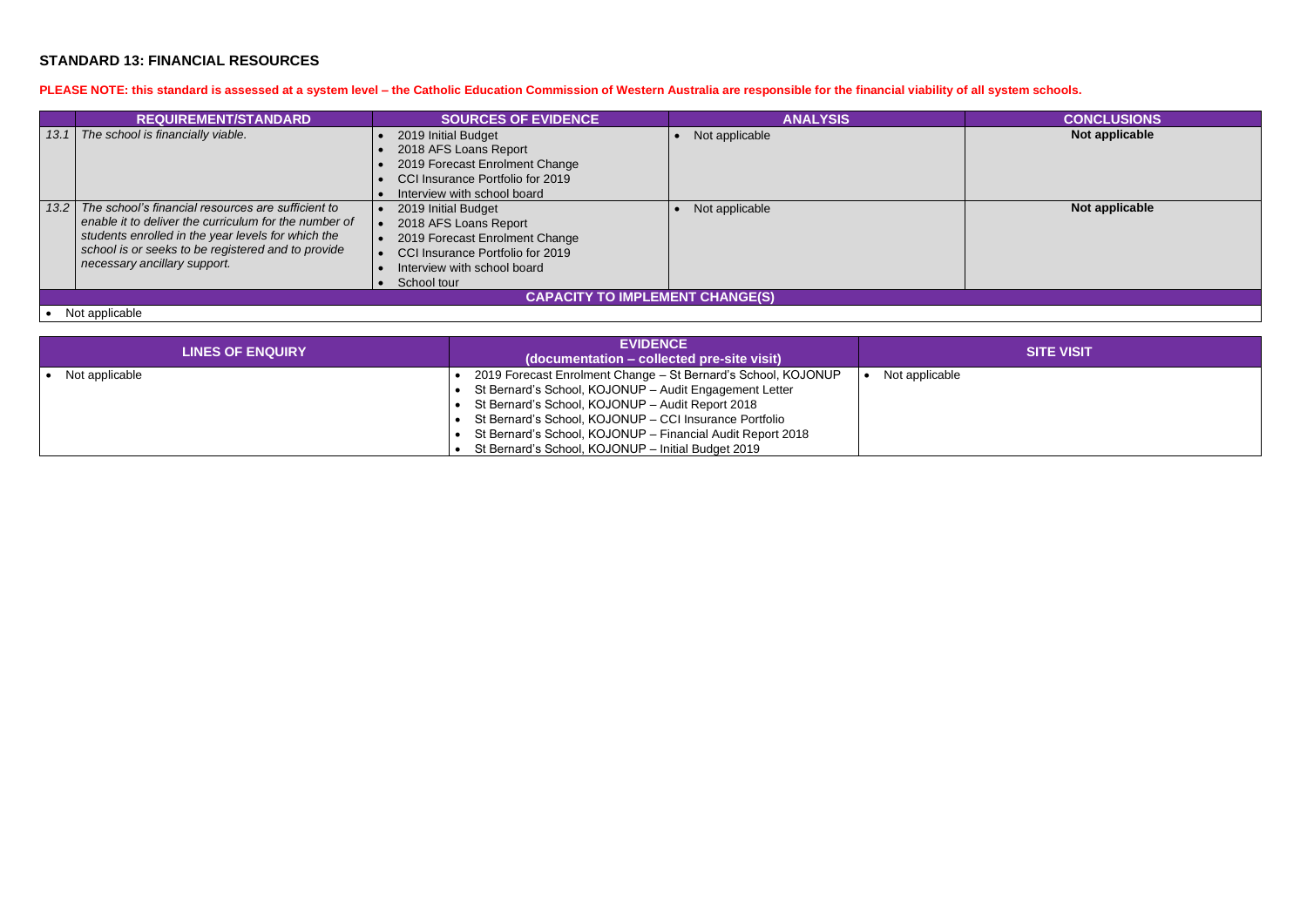### **STANDARD 14: MANAGEMENT OF STUDENTS' BEHAVIOUR**

**Meets the standard**

|      | <b>REQUIREMENT/STANDARD</b>                                                                                                                                                                                                                                  | <b>SOURCES OF EVIDENCE</b>                                                                                                         | <b>ANALYSIS</b>                                                                                                                                                                                                                                                                                                                                                                                                                                                                                                                                                                                                                                                               | <b>CONCLUSIONS</b>       |
|------|--------------------------------------------------------------------------------------------------------------------------------------------------------------------------------------------------------------------------------------------------------------|------------------------------------------------------------------------------------------------------------------------------------|-------------------------------------------------------------------------------------------------------------------------------------------------------------------------------------------------------------------------------------------------------------------------------------------------------------------------------------------------------------------------------------------------------------------------------------------------------------------------------------------------------------------------------------------------------------------------------------------------------------------------------------------------------------------------------|--------------------------|
| 14.1 | All students receive positive guidance and<br>encouragement towards acceptable behaviour and<br>are given opportunities to interact and develop<br>respectful and positive relationships with each other<br>and with staff members and volunteers.           | <b>Behaviour Management Policy</b><br>Interviews<br>$\bullet$                                                                      | Student behaviour is of a good standard although<br>there is not a coherent process in place with all<br>staff being aware of the whole school approach.<br>Recommendation: that staff discuss the current<br>policy to ensure the whole school approach is<br>being implemented by all members.<br>A student code of conduct with a positive<br>emphasis would be desirable.<br>The interim feedback recommended that the<br>Principal develop a whole-school approach to<br>management of students' behaviour and ensure<br>all staff are aware of the policy and procedures,<br>and are equipped to implement it.<br>This action has been completed as at 27<br>September. | <b>Meets the standar</b> |
| 14.2 | The use of any form of child abuse, corporal<br>punishment or other degrading punishment is<br>explicitly forbidden, and these terms are defined in<br>accordance with these standards, in appropriate<br>school publications and the Staff Code of Conduct. | <b>Behaviour Management Policy</b><br>Interviews with staff, students and parents<br>$\bullet$<br><b>Class visits</b><br>$\bullet$ | The Staff Code of Conduct observes all laws,<br>obligations, etc, excluding the use of child abuse,<br>corporal punishment or other degrading<br>punishment.<br>The interim feedback recommended that the<br>Principal include in the school behaviour<br>management policy and Staff Code of Conduct a<br>provision that explicitly forbids the use of child<br>abuse, corporal punishment and other degrading<br>punishment, and define these terms in<br>accordance with the standard.<br>This action has been completed as at 27<br>September.                                                                                                                            | <b>Meets the standar</b> |
| 14.3 | The administration of permitted forms of behaviour<br>management, discipline or punishment conforms to<br>the principles of procedural fairness and the<br>prohibition of unlawful discrimination.                                                           | <b>Class visits</b><br>$\bullet$<br>Interview with parents and students<br>$\bullet$                                               | Discussions with students revealed some<br>inconsistencies in the implementation of<br>behaviour management plan. They mostly<br>agreed that it was a fair process.<br>Parents confirmed that they were comfortable<br>with the approach to behaviour management<br>which they believed to be fair and thorough.<br>The interim feedback recommended that the<br>Principal conduct behaviour management<br>professional development with all staff to ensure<br>uniformity in understanding and application of the<br>policy and procedures.<br>This action has been completed as at 27<br>September.                                                                         | <b>Meets the standar</b> |

**Meets the standard**

**Meets the standard**

**CAPACITY TO MANAGE RISKS**

• There is adequate support available to the Principal from the Psychology Team at CEWA to develop a whole-school behaviour management plan, and deliver training to all staff to ensure compliance with this.

| <b>LINES OF ENQUIRY</b>                                                                                                                                                                                                                                                                                                                      | <b>EVIDENCE</b><br>$\overline{\mathbf{q}}$ (documentation – collected pre-site visit) | <b>SITE VISIT</b>                      |
|----------------------------------------------------------------------------------------------------------------------------------------------------------------------------------------------------------------------------------------------------------------------------------------------------------------------------------------------|---------------------------------------------------------------------------------------|----------------------------------------|
| Review the school's behaviour management policy prior to attending<br>the school visit to ensure:<br>it provides students with guidance about how to develop<br>$\circ$<br>respectful, positive relationships with peers and adults;<br>it explicitly forbids any form of child abuse, corporal<br>punishment or other degrading punishment; | Behaviour Management 2017                                                             | See comments in the 'Analysis' section |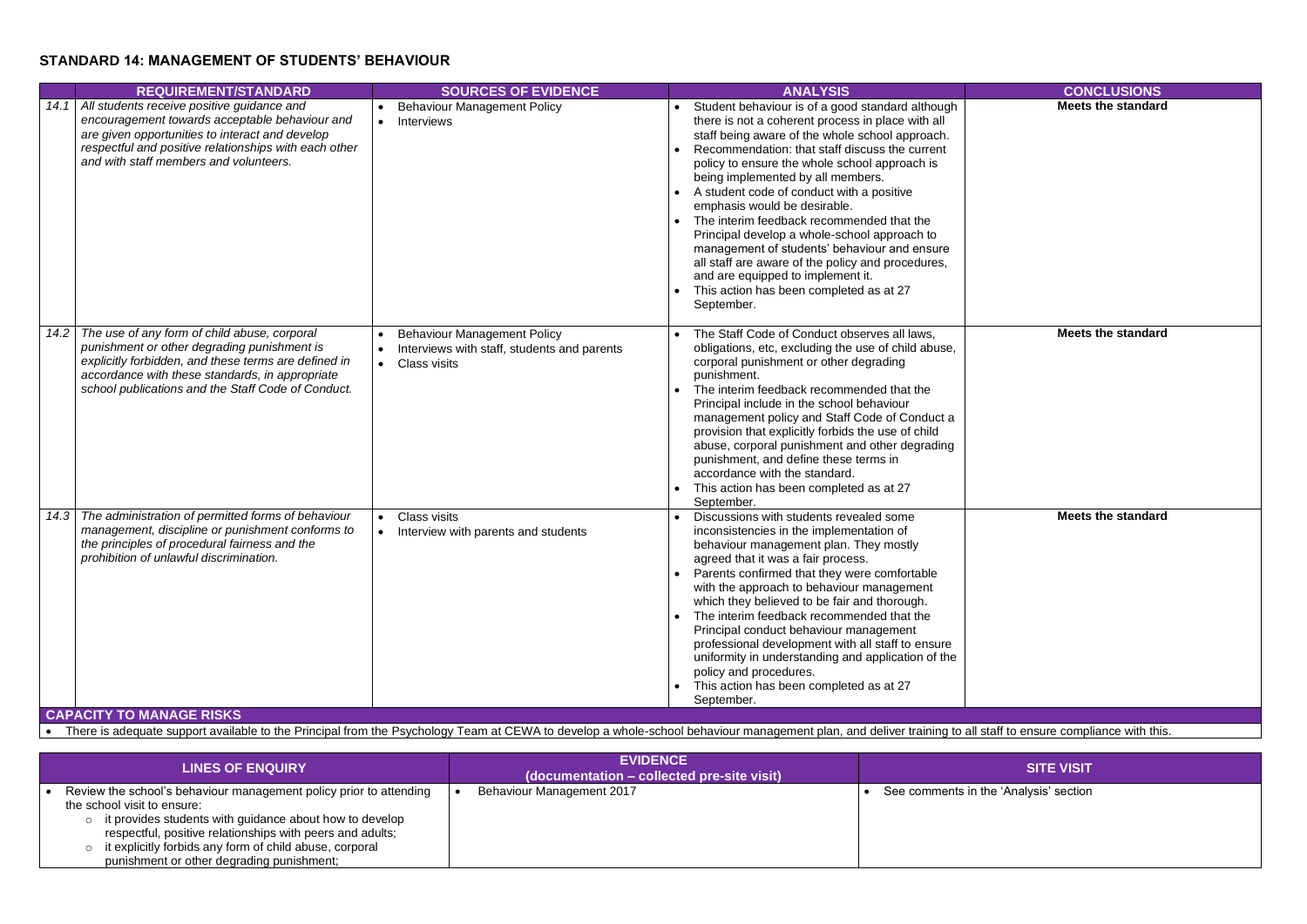| it outlines clear processes for the resolution of behaviour<br>O<br>issues in the interests of procedural fairness; and |  |
|-------------------------------------------------------------------------------------------------------------------------|--|
| it prohibits unlawful discrimination<br>$\circ$                                                                         |  |
| • Is student behaviour managed appropriately? How does the school do                                                    |  |
| this?                                                                                                                   |  |
| • Do students feel like they are given adequate opportunities to interact                                               |  |
| positively with peers and adults?                                                                                       |  |
| • Do students feel safe?                                                                                                |  |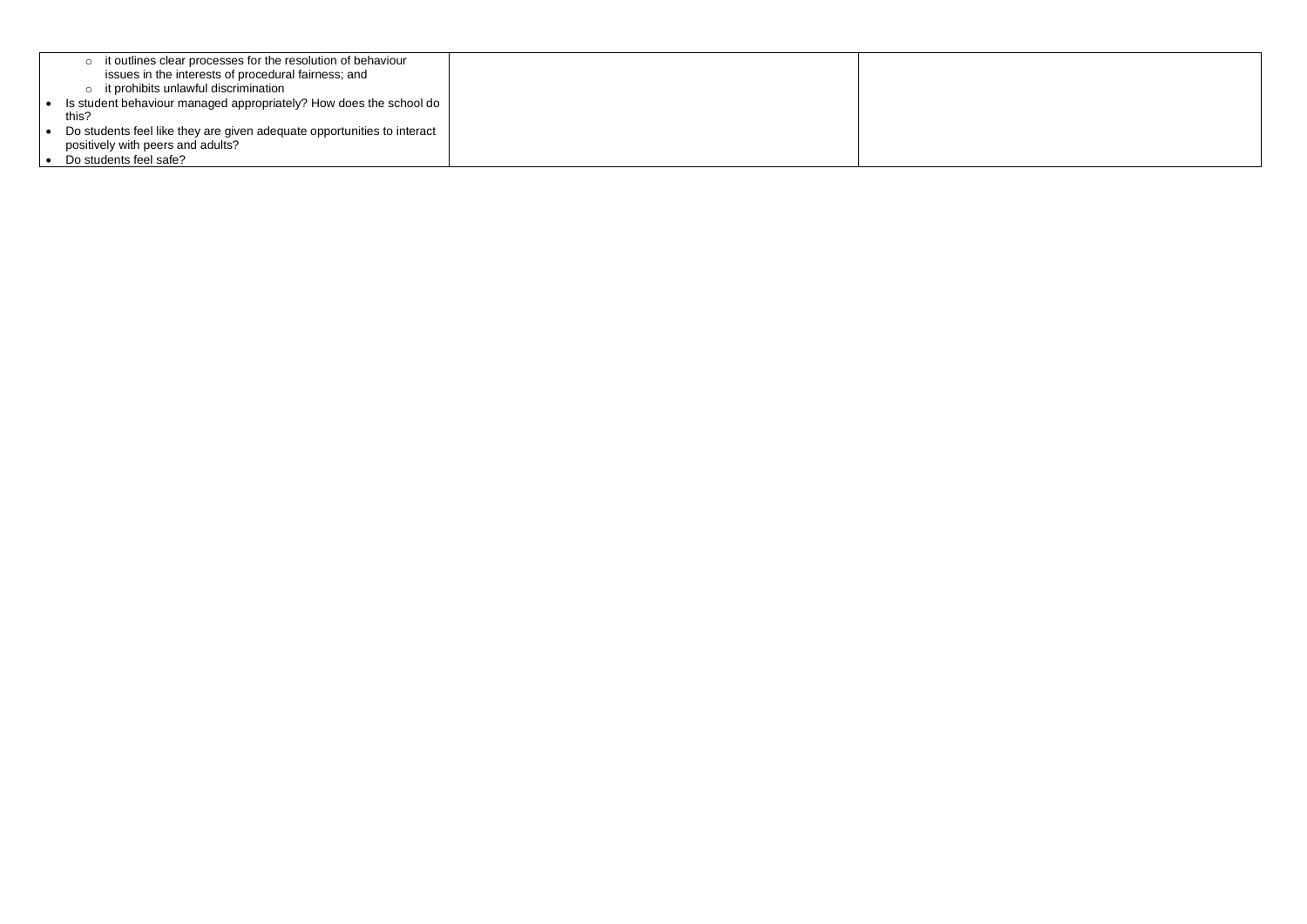## **STANDARD 15: MINIMUM AGE OF ENROMLENT**

|      | <b>REQUIREMENT/STANDARD</b>                                                                                                                                                                                                            | <b>SOURCES OF EVIDENCE</b>                      | <b>ANALYSIS</b>                                                                                                                            | <b>CONCLUSIONS</b>       |
|------|----------------------------------------------------------------------------------------------------------------------------------------------------------------------------------------------------------------------------------------|-------------------------------------------------|--------------------------------------------------------------------------------------------------------------------------------------------|--------------------------|
|      |                                                                                                                                                                                                                                        |                                                 |                                                                                                                                            |                          |
| 15.1 | Unless the Director General provides approval in<br>advance, the school does not permit any child to be<br>enrolled at the school before the final year of their<br>early education period and the child has turned 3<br>years of age. | Enrolment birth certificates<br>Enrolment forms | The school collects birth certificates as part of the<br>enrolment process to confirm no student attends<br>prior to their third birthday. | <b>Meets the standar</b> |
| 15.2 | A CARE school does not permit any child to be<br>enrolled before the eighth year of their compulsory<br>education period.                                                                                                              | Not applicable                                  | Not applicable                                                                                                                             | Not applicable           |
|      | <b>CAPACITY TO MANAGE RISKS</b>                                                                                                                                                                                                        |                                                 |                                                                                                                                            |                          |
|      | Natasalaahla                                                                                                                                                                                                                           |                                                 |                                                                                                                                            |                          |

**Meets the standard**

an be assessed prior to site visit

| Not applicable |  |
|----------------|--|
|----------------|--|

| <b>LINES OF ENQUIRY</b>                                                                                                                                                                          | <b>EVIDENCE</b><br>$\blacksquare$ (documentation – collected pre-site visit) $\blacksquare$  | <b>SITE VISIT</b>                      |
|--------------------------------------------------------------------------------------------------------------------------------------------------------------------------------------------------|----------------------------------------------------------------------------------------------|----------------------------------------|
| Does the school collect student personal information (e.g. birth<br>certificates, dates of birth) to confirm students are not attending school $\vert \bullet \vert$<br>before their third year? | Standard 15 – Evidence of enrolment Birth Certs<br>Standard 15 – Evidence of enrolment Forms | Not applicable – can be assessed prior |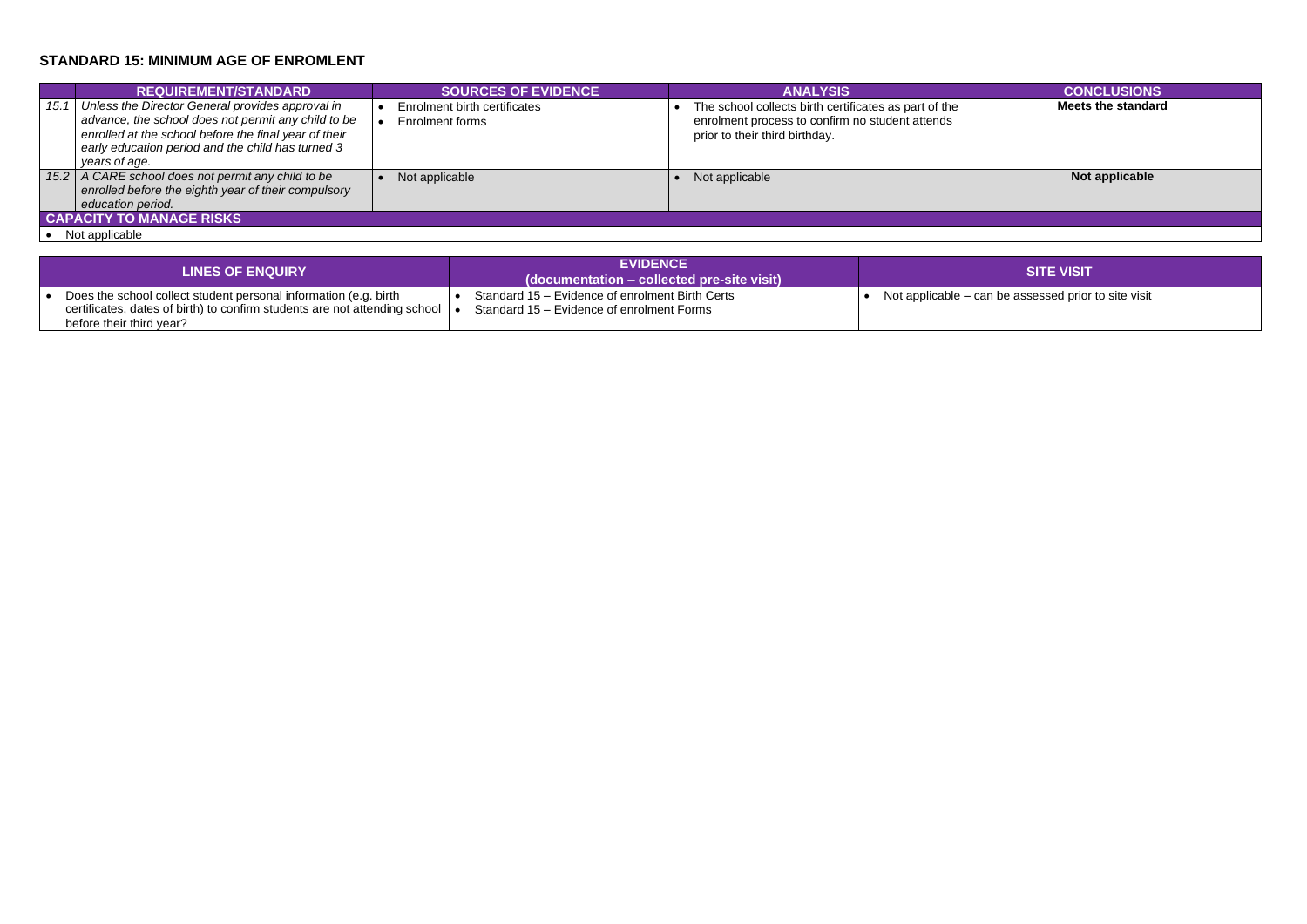# **STANDARD 16: DELIVERY OF THE CURRICULUM**

# **REQUIREMENT/STANDARD SOURCES OF EVIDENCE ANALYSIS CONCLUSIONS**

|      | <b>REQUIREMENT/STANDARD</b>                                                                                                                                                                                                                                                                                                                                                                                                | <b>SOURCES OF EVIDENCE</b> | <b>ANALYSIS</b> |  |
|------|----------------------------------------------------------------------------------------------------------------------------------------------------------------------------------------------------------------------------------------------------------------------------------------------------------------------------------------------------------------------------------------------------------------------------|----------------------------|-----------------|--|
| 16.1 | The provision of educational programmes exclusively $  \bullet  $<br>by means of online-only learning is restricted to<br>students who are geographically isolated, temporarily<br>living or travelling overseas, participating in elite<br>performance in sport or the arts, or unable to attend<br>at a school due to illness, bail conditions or another<br>special circumstance acceptable to the Director<br>General. |                            |                 |  |
|      | <b>CAPACITY TO MANAGE RISKS</b>                                                                                                                                                                                                                                                                                                                                                                                            |                            |                 |  |

| LINES OF ENQUIRY | <b>EVIDENCE</b><br>ollec | Q V |  |  |
|------------------|--------------------------|-----|--|--|
|                  |                          |     |  |  |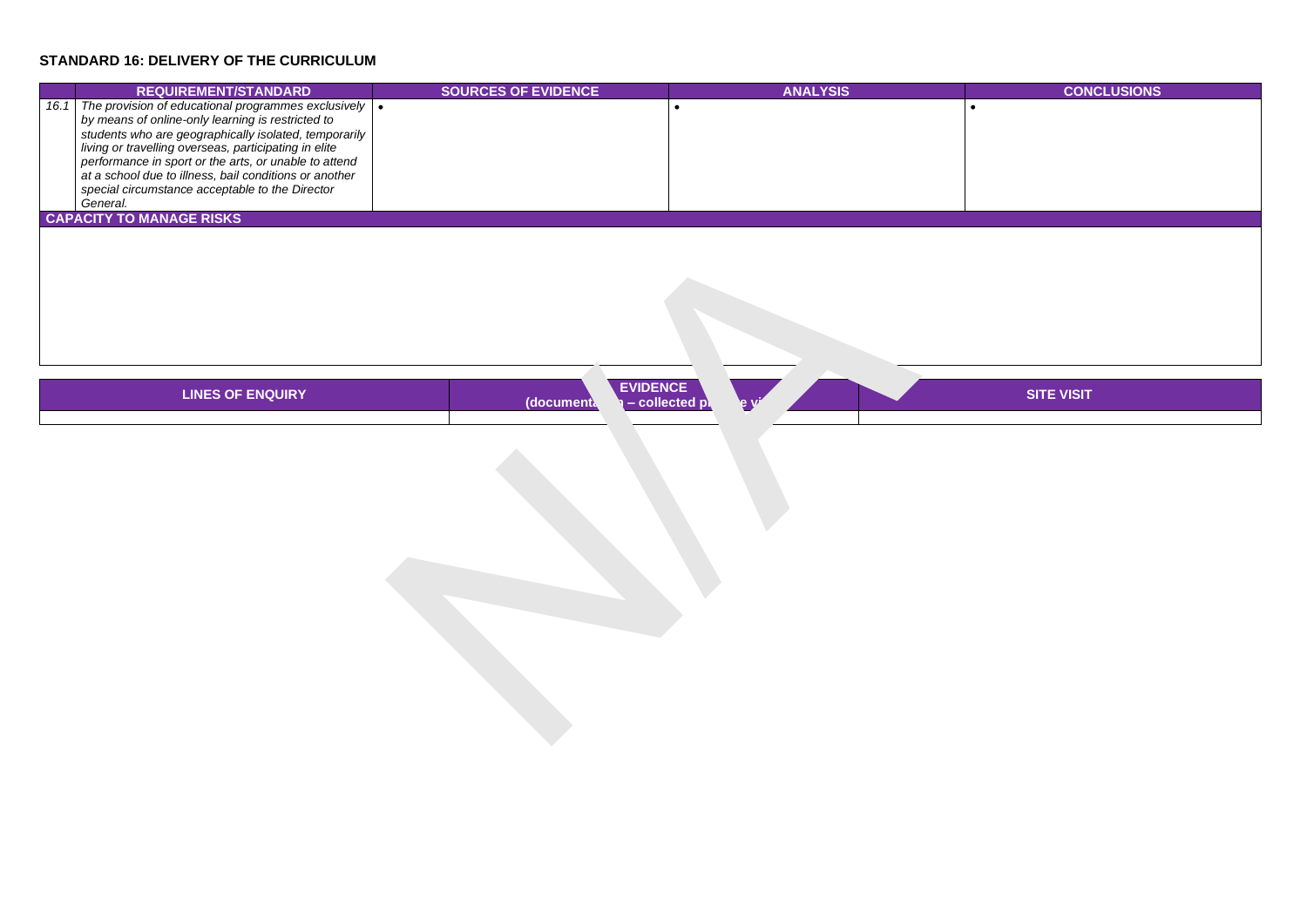# **STANDARD 17: NUMBERS OF CHILDREN ENROLLED**

# **REQUIREMENT/STANDARD SOURCES OF EVIDENCE ANALYSIS CONCLUSIONS**

| <b>REQUIREMENT/STANDARD</b>                                                                                                                               | <b>SOURCES OF EVIDENCE</b> | <b>ANALYSIS</b> |  |
|-----------------------------------------------------------------------------------------------------------------------------------------------------------|----------------------------|-----------------|--|
| The total number of students enrolled in a CARE<br>school does not exceed the number whose needs<br>and safety can be effectively cared for and protected |                            |                 |  |
| within the financial and other resources of the school.<br><b>CAPACITY TO MANAGE RISKS</b>                                                                |                            |                 |  |

| LINES OF ENQUIRY | <b>EVIDENCL</b><br>collecte<br>(documentation | <b>Isit</b><br>чык |                          |  |
|------------------|-----------------------------------------------|--------------------|--------------------------|--|
|                  |                                               |                    | $\overline{\phantom{0}}$ |  |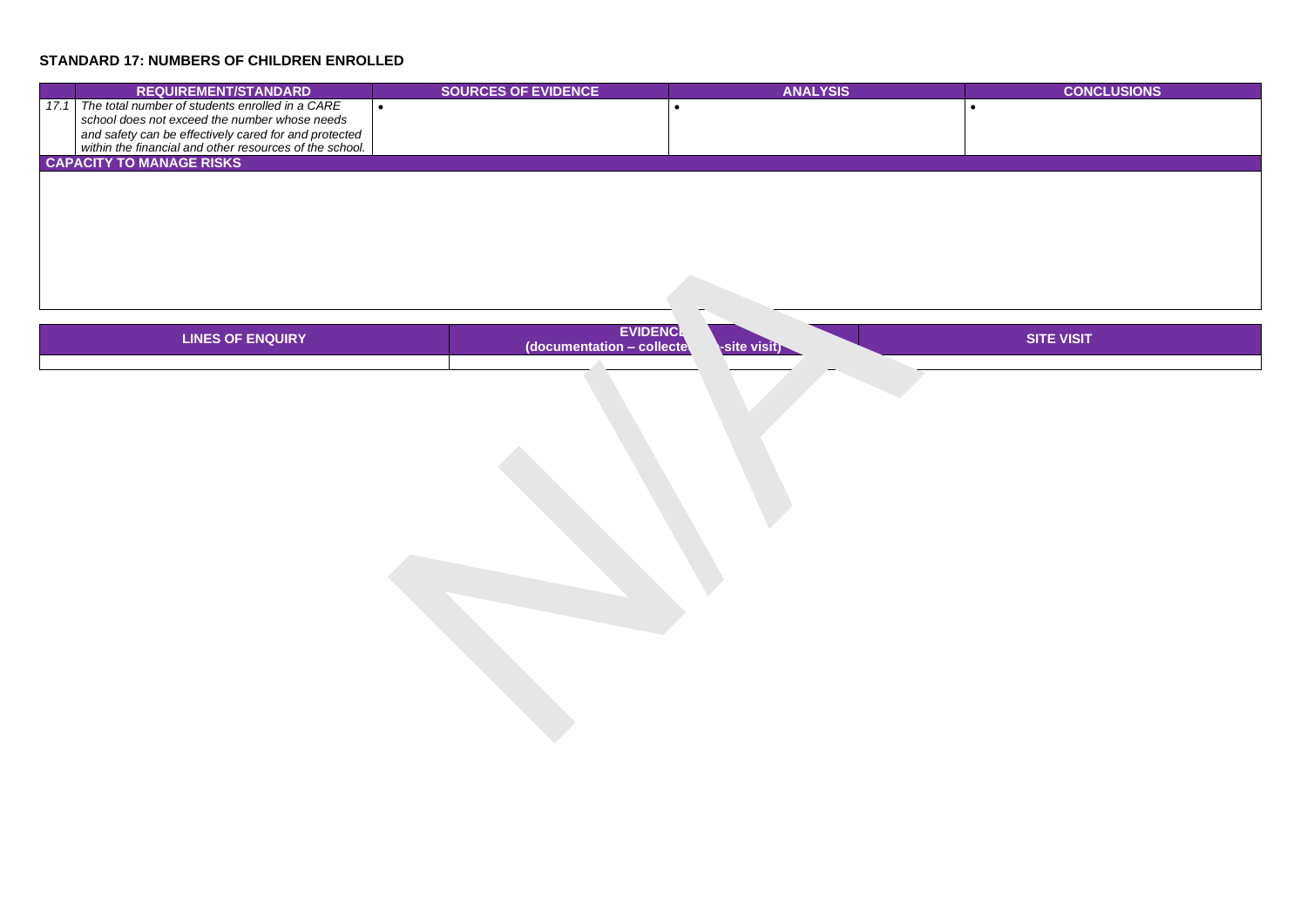### **CHAPTER 7: STANDARD OF EDUCATION**

| <b>REQUIREMENT</b>                                                                                                                                                                                                                                                                                                                                                                                                                                                                                                                                                                                                                                 | <b>SOURCES OF EVIDENCE</b>               | <b>ANALYSIS</b>                                                                                                                                                                                                                                                                                                                                                                                                                                                                                                                                                                                                                                                                                                                               | <b>CONCLUSIONS</b>       |
|----------------------------------------------------------------------------------------------------------------------------------------------------------------------------------------------------------------------------------------------------------------------------------------------------------------------------------------------------------------------------------------------------------------------------------------------------------------------------------------------------------------------------------------------------------------------------------------------------------------------------------------------------|------------------------------------------|-----------------------------------------------------------------------------------------------------------------------------------------------------------------------------------------------------------------------------------------------------------------------------------------------------------------------------------------------------------------------------------------------------------------------------------------------------------------------------------------------------------------------------------------------------------------------------------------------------------------------------------------------------------------------------------------------------------------------------------------------|--------------------------|
| Section 160(1)(g) of the School Education Act requires<br>you to consider whether the school will provide a<br>satisfactory standard of education of the kind for which<br>registration is sought or has been granted.*<br>$\mathbf{A} \mathbf{A} = \mathbf{A} \mathbf{A} + \mathbf{A} \mathbf{A} + \mathbf{A} \mathbf{A} + \mathbf{A} \mathbf{A} + \mathbf{A} \mathbf{A} + \mathbf{A} \mathbf{A} + \mathbf{A} \mathbf{A} + \mathbf{A} \mathbf{A} + \mathbf{A} \mathbf{A} + \mathbf{A} \mathbf{A} + \mathbf{A} \mathbf{A} + \mathbf{A} \mathbf{A} + \mathbf{A} \mathbf{A} + \mathbf{A} \mathbf{A} + \mathbf{A} \mathbf{A} + \mathbf{A} \mathbf{A}$ | <i><b>Interviews</b></i><br>Class visits | Overall the standard of education is satisfactory<br>with the current leadership team endeavouring to<br>introduce current 'best practice' strategies to the<br>school<br>There is also an excellent coaching support<br>service provided for classroom teachers<br>A concern is, however, that not all staff have been<br>willing to engage with this positive move to a whole<br>school approach focusing on 'best practice'<br>Differentiation in classrooms also requires<br>monitoring<br>The interim feedback recommended that the<br>Principal update the school Curriculum Plan in<br>accordance with recommendations by your School<br><b>Support Consultant.</b><br>This was confirmed to have been actioned as at 27<br>September. | <b>Meets the standar</b> |

**Meets the standard**

bvided in the 'Analysis' section

**CAPACITY TO MANAGE RISKS**

• The Principal has access to a School Support Consultant and Regional Officer that can assist with managing this.

\* While the registration standards impose a number of requirements which will contribute to the standard of education, this provision is wider. It could enable you to conclude that, even if all of the relevant registration *observed, a school nevertheless does not provide a satisfactory standard of education for its students.*

| <b>LINES OF ENQUIRY</b>                                                                                                                                                                                                                                                                                                                                                                                                                                                                                                                                                                                                                                                                                                                                                                                 | <b>EVIDENCE</b><br>(documentation – collected pre-site visit)                                                                                                                                                                                                                                                                                                                    | <b>SITE VISIT</b>                     |
|---------------------------------------------------------------------------------------------------------------------------------------------------------------------------------------------------------------------------------------------------------------------------------------------------------------------------------------------------------------------------------------------------------------------------------------------------------------------------------------------------------------------------------------------------------------------------------------------------------------------------------------------------------------------------------------------------------------------------------------------------------------------------------------------------------|----------------------------------------------------------------------------------------------------------------------------------------------------------------------------------------------------------------------------------------------------------------------------------------------------------------------------------------------------------------------------------|---------------------------------------|
| Does the school's Curriculum Plan evidence and articulate the<br>school's context?<br>Is there evidence of the Catholic context of the school and the role it<br>plays within the school community?<br>Does the Curriculum Plan include a statement about the school, its<br>beliefs and values (curriculum-focused)?<br>Does the Curriculum Plan provide an overview of the student<br>population - SWD, ATSI, LBOTE, CAPs and IEPs?<br>Does the school use the SCSA Western Australian Curriculum?<br>Does the school adopt the PP-Year 10 teaching, assessing and<br>reporting policy as outlined by SCSA?<br>Does the school teach a developmentally appropriate protective<br>behaviours curriculum?<br>Does the school's Curriculum Plan link to their School Improvement<br>and Strategic Plans? | St Bernard's School, KOJONUP - 2019 Curriculum Plan<br>St Bernard's School, KOJONUP - Compliance Certificate (February 2019<br>COSI)<br>St Bernard's School, KOJONUP - Curriculum Plan Assessment<br>St Bernard's School, KOJONUP - 2019 School Improvement Plan<br>St Bernard's Strategic Plan 2015-2018<br>Standard 1 – Records of Assessment of student needs and adjustments | See comments provided in the 'Analysi |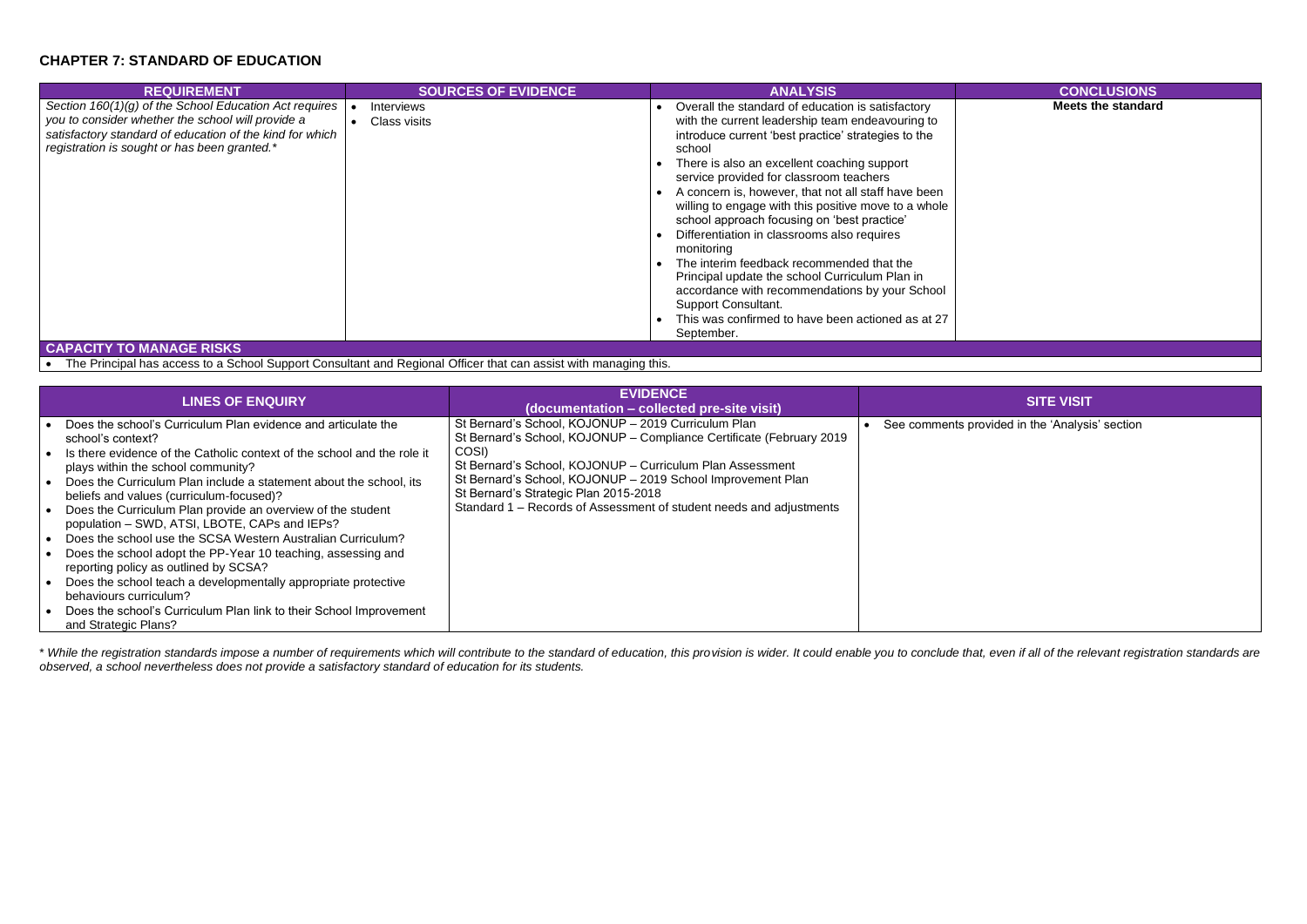# **CHAPTER 8: LEVELS OF CARE**

| Section 160(1)(h) of the School Education Act requires<br>Child-safe environment policies and procedures<br>The students feel safe and enjoy their school<br>you to consider whether the school will provide<br>and evidence of implementation<br>environment<br>satisfactory levels of care for the children concerned.*<br>Student welfare policies and procedures and<br>However, the school's inconsistent approach to the<br>$\bullet$<br>evidence of implementation (e.g. privacy,<br>protective behaviours curriculum requires attention<br>technology usage, parent/guardian access<br>The school has a number of policies and<br>arrangements, staff and student codes of conduct)<br>procedures in place that support a positive<br>Student safety policies and procedures and<br>environment, and ensure the welfare, safety and<br>evidence of implementation (e.g. critical and<br>health of all students<br>emergency incidents, evacuation and lockdown,<br>The Staff Handbook contains information where all<br>excursions, water safety, out of school learning)<br>staff can access the school's policies and<br>Bullying and harassment policies and procedures<br>procedures<br>and evidence of implementation (e.g. behaviour<br>The Principal received actions in their interim<br>management)<br>feedback that required them to address the<br>recommendations made under: Standard 4: Staff,<br>Catastrophic weather events procedures and<br>evidence of implementation (if applicable)<br>Standard 5: Premises, Standard 12: Child abuse<br>Student health policies and procedures and<br>prevention and Standard 14: Management of<br>evidence of implementation (arrangements for ill<br>student behaviour<br>students, administration of medication, anaphylaxis  <br>This was confirmed to have been actioned as at 27<br>and asthma management, communicable and<br>September.<br>infectious diseases, food and nutrition, sun<br>protection, smoking, substance abuse, first aid)<br>Evidence of compliance with the Disability<br>Standards for Education 2005 for students with<br>disabilities<br>Evidence of risk management relating to provision | <b>REQUIREMENT</b> | <b>SOURCES OF EVIDENCE</b>     | <b>ANALYSIS</b> | <b>CONCLUSIONS</b>       |
|----------------------------------------------------------------------------------------------------------------------------------------------------------------------------------------------------------------------------------------------------------------------------------------------------------------------------------------------------------------------------------------------------------------------------------------------------------------------------------------------------------------------------------------------------------------------------------------------------------------------------------------------------------------------------------------------------------------------------------------------------------------------------------------------------------------------------------------------------------------------------------------------------------------------------------------------------------------------------------------------------------------------------------------------------------------------------------------------------------------------------------------------------------------------------------------------------------------------------------------------------------------------------------------------------------------------------------------------------------------------------------------------------------------------------------------------------------------------------------------------------------------------------------------------------------------------------------------------------------------------------------------------------------------------------------------------------------------------------------------------------------------------------------------------------------------------------------------------------------------------------------------------------------------------------------------------------------------------------------------------------------------------------------------------------------------------------------------------------------------------------------------------------------------------------------------|--------------------|--------------------------------|-----------------|--------------------------|
| The school's student recruitment policy and<br>procedures<br><b>CAPACITY TO MANAGE RISKS</b>                                                                                                                                                                                                                                                                                                                                                                                                                                                                                                                                                                                                                                                                                                                                                                                                                                                                                                                                                                                                                                                                                                                                                                                                                                                                                                                                                                                                                                                                                                                                                                                                                                                                                                                                                                                                                                                                                                                                                                                                                                                                                           |                    | of satisfactory levels of care |                 | <b>Meets the standar</b> |

**Meets the standard**

der the 'Analysis' section

•

| <b>LINES OF ENQUIRY</b>                                                                                                                                                                                                                                                                                                                                                                                                                                                                                                                                   | <b>EVIDENCE</b><br>(documentation - collected pre-site visit)                                                                                                                                                                                                                                                                                                                                                                                                                                                                                                                                                                                                                                                                                                                                                                                                                                                                                                                                                                                                                                                                                                                                                                              | <b>SITE VISIT</b>                     |
|-----------------------------------------------------------------------------------------------------------------------------------------------------------------------------------------------------------------------------------------------------------------------------------------------------------------------------------------------------------------------------------------------------------------------------------------------------------------------------------------------------------------------------------------------------------|--------------------------------------------------------------------------------------------------------------------------------------------------------------------------------------------------------------------------------------------------------------------------------------------------------------------------------------------------------------------------------------------------------------------------------------------------------------------------------------------------------------------------------------------------------------------------------------------------------------------------------------------------------------------------------------------------------------------------------------------------------------------------------------------------------------------------------------------------------------------------------------------------------------------------------------------------------------------------------------------------------------------------------------------------------------------------------------------------------------------------------------------------------------------------------------------------------------------------------------------|---------------------------------------|
| Review the school's policies and procedures prior to attending the<br>school visit to ensure they provide satisfactory levels of care for all<br>students<br>Are all members of the school community aware of the policies and<br>procedures relating to the safety and wellbeing of all students?<br>Do all members of the school community know how and where to<br>access these policies and procedures?<br>What are students' and parents/guardians' perceptions toward the<br>levels of care provided by the school? Do they feel they are adequate? | All policies and procedures that cover the following areas:<br>Positive Environment: positive school culture; pastoral care;<br>$\bigcap$<br>classroom environment; behaviour management and<br>discipline; anti-discrimination; bullying and harassment<br>management; celebrating diversity<br><b>Student Welfare:</b> child protection (including mandatory<br>$\Omega$<br>reporting and child protection); privacy; technology use<br>(including social media, mobile phones, cyber safety);<br>parent/guardian access; student/staff relationships; duty of<br>care; playground supervision<br>Student Safety: emergency management (critical and<br>$\Omega$<br>emergency incidents); lockdown and evacuation procedures;<br>evacuation records; catastrophic weather/bushfire (if<br>applicable); playground safety; supervision of off-site camps,<br>excursions and water-based activities; supervision of off-site<br>workplace learning, VET and community service<br>Student Health: health management (includes anaphylaxis<br>$\circ$<br>and asthma); sun protection; medical records management;<br>communicable and infectious disease management; substance<br>abuse; management of medical conditions (including storage | See comments under the 'Analysis' see |